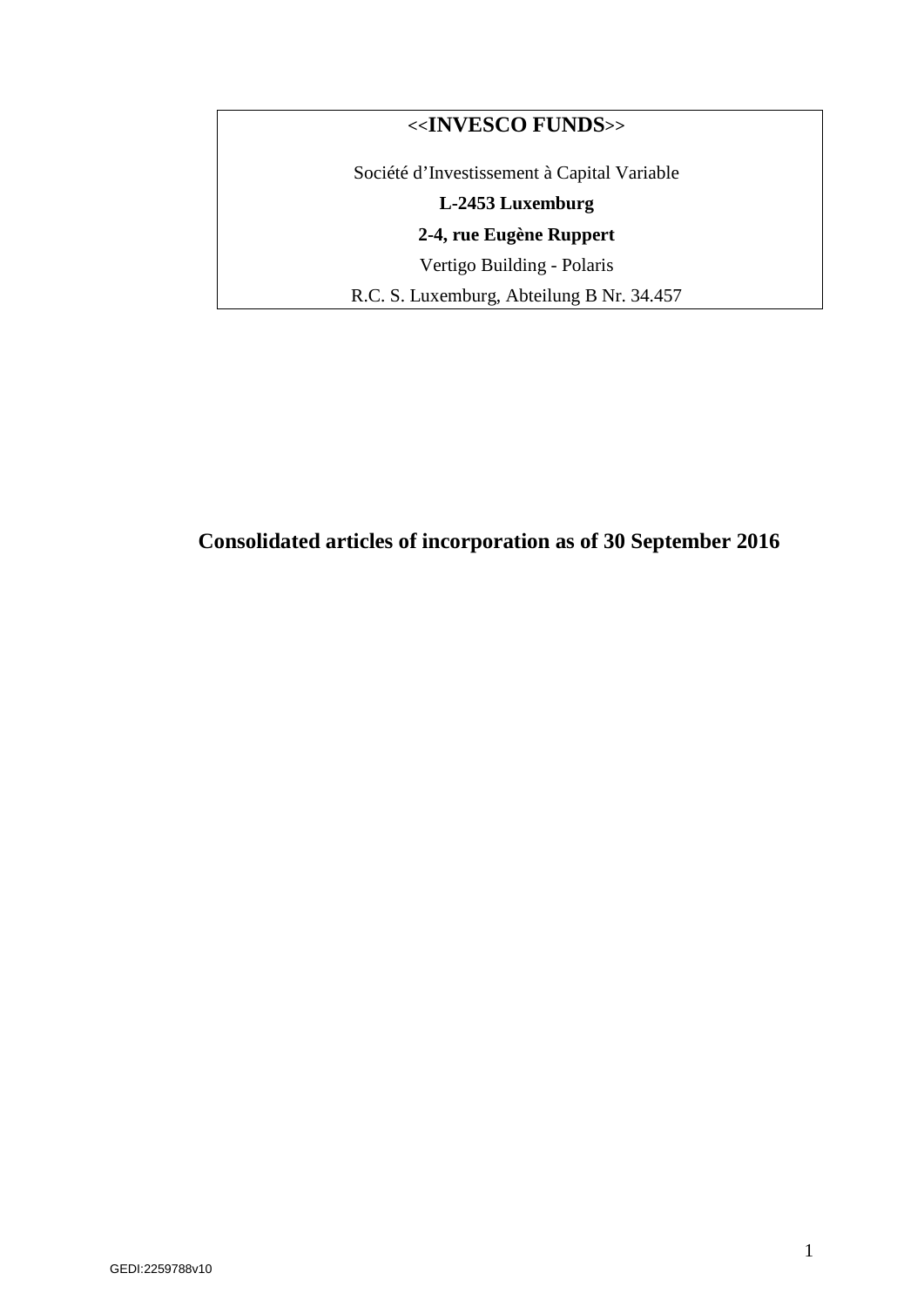# **Title I. Name - Registered office - Duration - Purpose**

#### **Art. 1. Form, Name.**

There exists among the shareholders and those who may become holders of shares, a public limited company ("société anonyme") qualifying as an investment company with variable share capital ("société d'investissement à capital variable") under the name of "Invesco Funds" (hereinafter the "Company"). The Company is harmonized under the European Union Council Directive 2009/65/EC on the coordination of laws, regulations and administrative provisions relating to undertakings for collective investment in transferable securities (UCITS), which has been implemented under the law of 17 December 2010 relating to undertakings for collective investment or any legislative replacements or amendments thereof (the "2010 Law") and in particular Part I thereof.

#### **Art. 2. Registered Office.**

The registered office of the Company is established in Luxembourg, Grand Duchy of Luxembourg. If and to the extent permitted and under the conditions provided by law, it may be transferred to any other municipality of the Grand Duchy of Luxembourg by resolution of the board of directors of the Company (the "Board").

Wholly owned branches, subsidiaries or other offices may be established either in the Grand Duchy of Luxembourg or abroad by a decision of the Board.

In the event that the Board determines that extraordinary political or military events have occurred or are imminent which would interfere with the normal activities of the Company at its registered office or with the ease of communication between such office and persons abroad, the registered office may be temporarily transferred abroad until the complete cessation of these abnormal circumstances; such provisional measures shall have no effect on the nationality of the Company which, notwithstanding such temporary transfer, shall remain a Luxembourg company.

#### **Art. 3. Duration.**

The Company is established for an unlimited period of time. The Company may be dissolved at any moment by a resolution of the shareholders adopted in the manner required for amendment of these articles of incorporation (the "Articles").

#### **Art. 4. Purpose.**

The exclusive purpose of the Company is to invest the funds available to it in transferable securities of any kind, money market instruments and all other permitted assets under the 2010 Law, with the purpose of spreading investment risks and affording its shareholders the results of the management of its assets.

The Company may take any measures and carry out any transaction which it may deem useful for the fulfillment and development of its purpose to the largest extent permitted by the 2010 Law.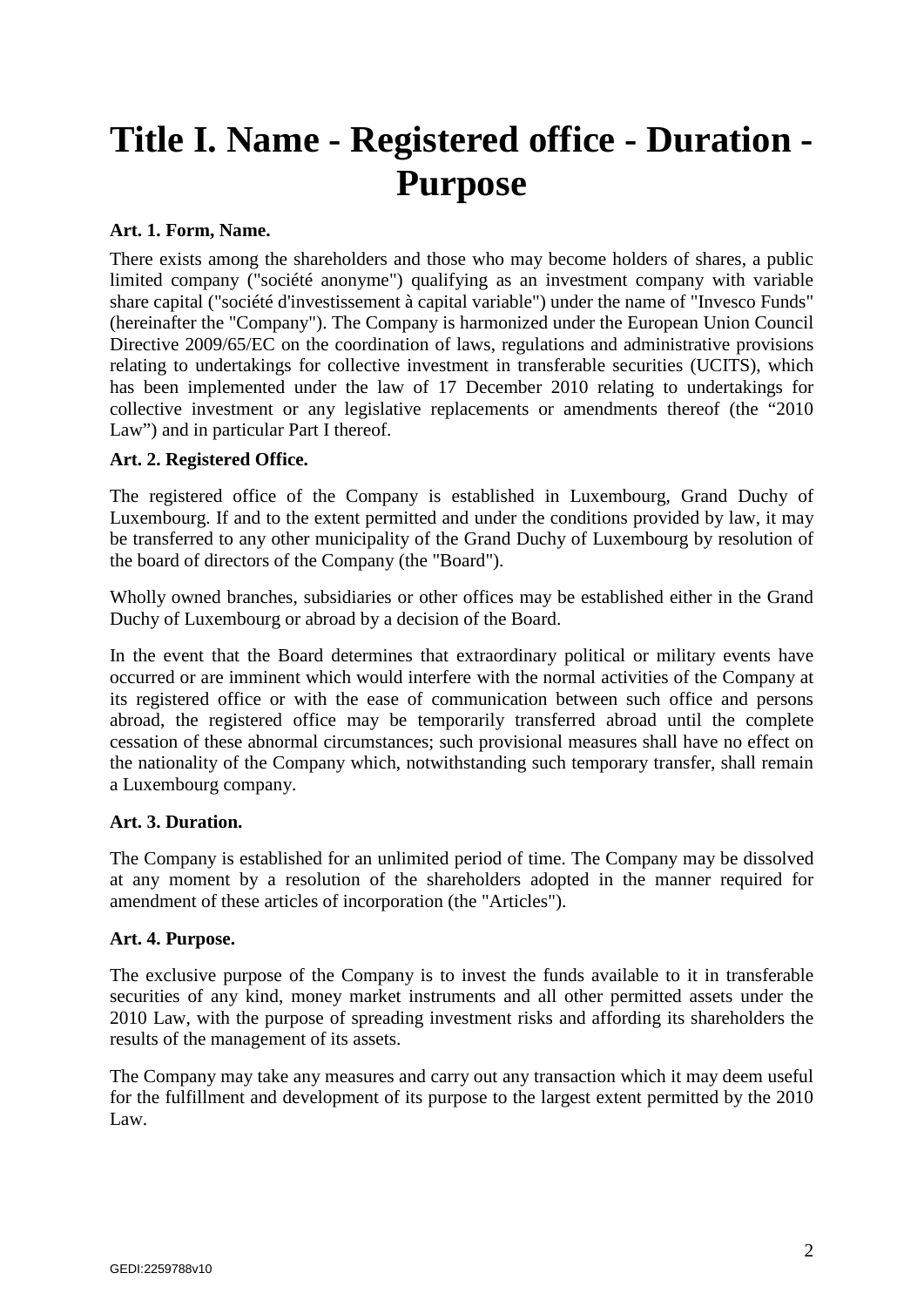# **Title II. Share capital shares - Net asset value**

#### **Art. 5. Share Capital, Classes of Shares.**

The capital of the Company shall be represented by shares of no par value and shall at any time be equal to the total net assets of the Company pursuant to Article 11 hereof. The minimum capital shall be the equivalent in United States dollars of the minimum provided by the 2010 Law.

The shares to be issued pursuant to Article 7 hereof may, as the Board shall determine, be of different classes. The proceeds of the issue of each class of shares shall be invested in transferable securities of any kind and other assets permitted by law pursuant to the investment policy determined by the Board for the Sub-Fund (as defined hereinafter) established in respect of the relevant class or classes of shares, subject to the investment restrictions provided by law or determined by the Board.

The Board shall establish a pool of assets constituting a sub-fund ("Sub-Fund") within the meaning of Article 181 of the 2010 Law for each class of shares or for two or more classes of shares in the manner described in Article 11 hereof. The Company constitutes one single legal entity. However, as between shareholders, each pool of assets shall be invested for the exclusive benefit of the relevant Sub-Fund. The assets of the Company shall be segregated on a Sub-Fund by Sub-Fund basis with third party creditors only having recourse to the assets of the relevant Sub-Fund.

For the purpose of determining the capital of the Company, the net assets attributable to each class of shares shall, if not expressed in United States dollars, be converted into United States dollars and the capital shall be the total of the net assets of all the classes of shares.

Within each such class of shares, further sub-classes having specific sale, redemption or distribution charges and specific income distribution policies or any other features may be created as the board of directors may from time to time determine and as disclosed in the sales documents. For the purpose of these Articles, any reference hereinafter to "class of shares" shall also mean a reference to "sub-class of shares" unless the context otherwise requires.

The Board may create each Sub-Fund for an unlimited or limited period of time; in the latter case, the Board may, at the expiry of the initial period of time, prorogate the duration of the relevant Sub-Fund once or several times. At the expiry of the duration of a Sub-Fund, the Company shall redeem all the shares in the relevant class(es) of shares, in accordance with Article 8 below, notwithstanding the provisions of Article 24 below.

At each prorogation of a Sub-Fund, the registered shareholders shall be duly notified in accordance with legal and regulatory requirements, by a notice sent to their registered address as recorded in the register of shares of the Company. The Company shall inform the bearer shareholders by a notice published in accordance with legal and regulatory requirements, unless these shareholders and their addresses are known to the Company. The sales documents for the shares of the Company shall indicate the duration of each Sub-Fund and, if appropriate, its prorogation.

#### **Art. 6. Form of Shares.**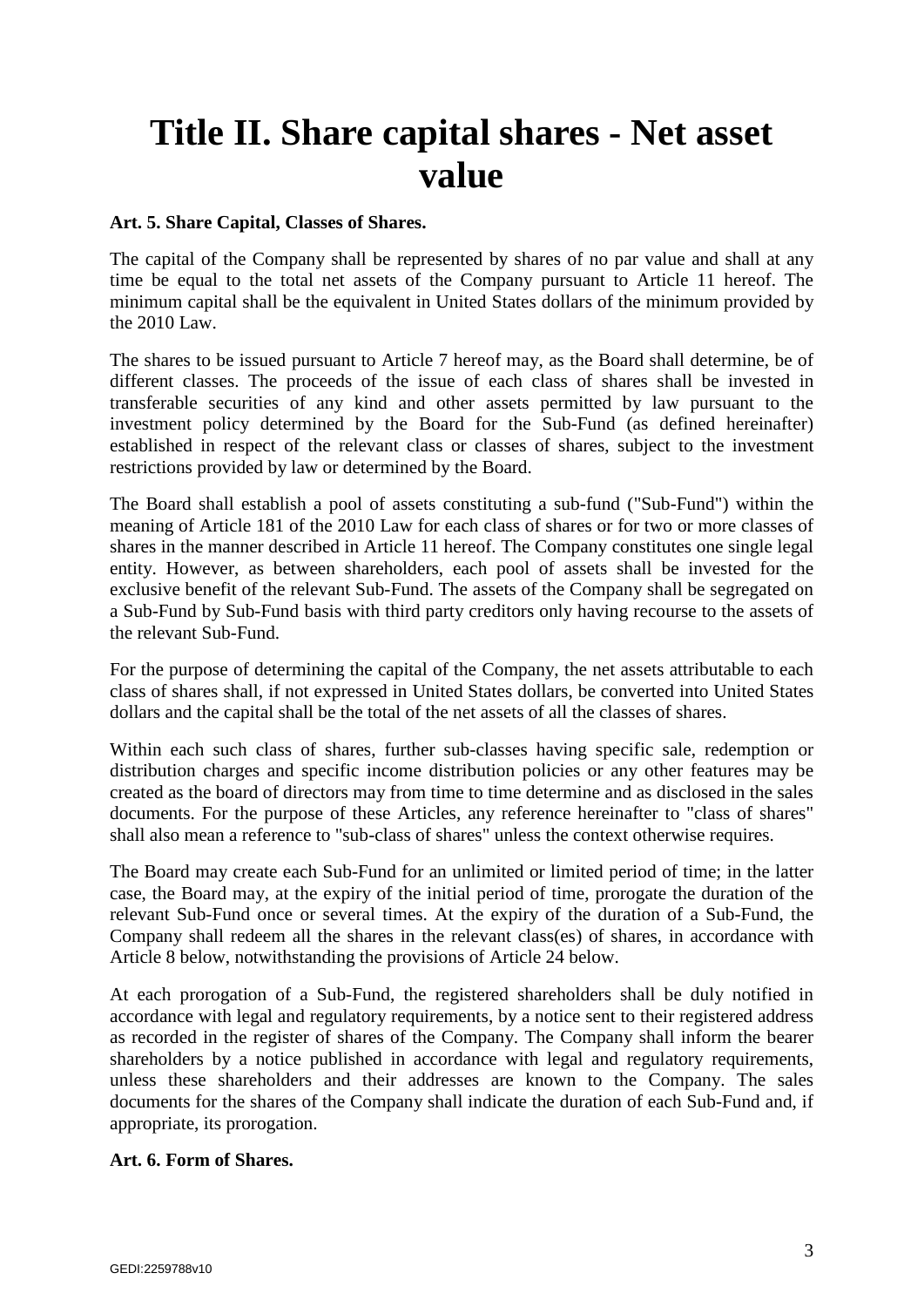(1) The Company shall issue shares in registered form only.

All issued registered shares of the Company shall be registered in the register of shareholders which shall be kept by the Company or by one or more persons designated thereto by the Company, and such register shall contain the name of each owner of registered shares, his residence or elected domicile as indicated to the Company and the number of registered shares held by him.

The inscription of the shareholder's name in the register of shareholders evidences his right of ownership on such registered shares. The Company shall decide whether a certificate for such inscription shall be delivered to the shareholder or whether the shareholder shall receive a written confirmation of his shareholding.

The share certificates shall be signed by two directors. Such signatures shall be either manual, or printed, or facsimile. However, one of such signatures may be made a person duly authorized thereto by the Board; in the latter case, it shall be manual. The Company may issue temporary share certificates in such form as the Board may determine.

(2) Transfer of registered shares shall be effected (i) if share certificates have been issued, upon delivering the certificate or certificates representing such shares to the Company along with other instruments of transfer satisfactory to the Company and (ii) if no share certificates have been issued, by a written declaration of transfer to be inscribed in the register of shareholders, dated and signed by the transferor and transferee, or by persons holding suitable powers of attorney to act therefore. Any transfer of registered shares shall be entered into the register of shareholders; such inscription shall be signed by one or directors or officers of the Company or by one or other persons duly authorized thereto by the Board.(3) Shareholders entitled to receive registered shares shall provide the Company with an address to which all notices and announcements may be sent. Such address will also be entered into the register of shareholders.

In the event that a shareholder does not provide an address, the Company may permit a notice to this effect to be entered into the register of shareholders and the shareholder's address will be deemed to be at the registered office of the Company, or at such other address as may be so entered into by the Company from time to time, until another address shall be provided to the Company by such shareholder. A shareholder may, at any time, change his address as entered into the register of shareholders by means of a written notification to the Company at its registered office, or at such other address as may be set by the Company from time to time.

(4) If any shareholder can prove to the satisfaction of the Company that his share certificate has been mislaid, mutilated or destroyed, then, at his request, a duplicate share certificate may be issued under such conditions and guarantees, including but not restricted to a bond issued by an insurance company, as the Company may determine. At the issuance of the new share certificate, on which it shall be recorded that it is a duplicate, the original share certificate in replacement of which the new one has been issued shall become void.

Mutilated share certificates may be cancelled by the Company and replaced by new certificates.

The Company may, at its election, charge to the shareholder the costs of a duplicate or of a new share certificate and all reasonable expenses incurred by the company in connection with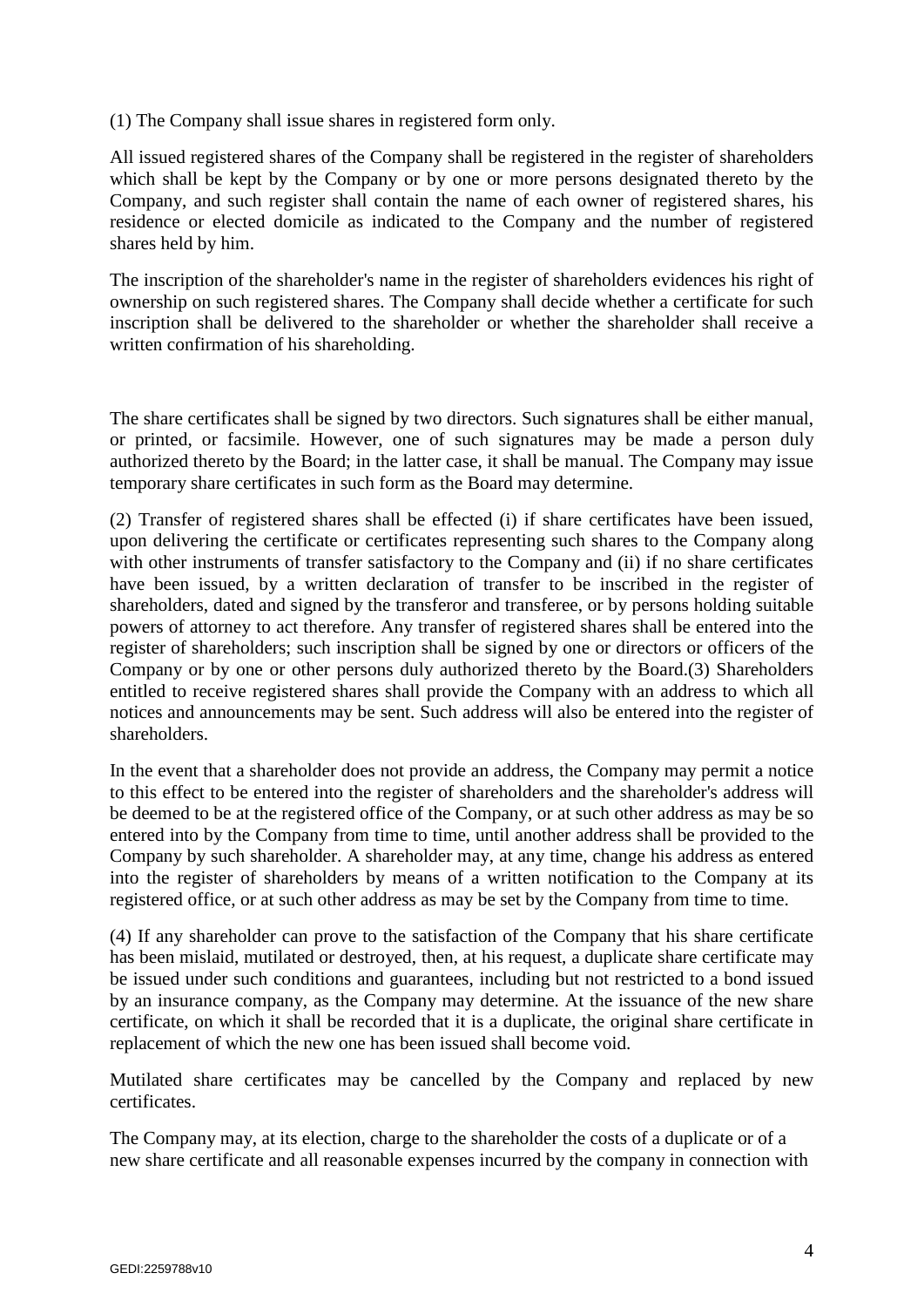the issue and registration thereof or in connection with the cancellation of the original share certificate.

(5) The Company recognises only one single owner per share. If one or more shares are jointly owned or if the ownership of such share(s) is disputed, all persons claiming a right to such share(s) shall jointly exercise their rights with respect to such share(s) unless they appoint one or several person(s) to represent such share(s) towards the Company.

(6) The Company may decide to issue fractional shares. Such fractional shares shall not be entitled to vote but shall be entitled to participate in the net assets attributable to the relevant class of shares on a pro rata basis.

#### **Art. 7. Issue of Shares.**

The Board is authorized without limitation to issue an unlimited number of shares at any time without reserving the existing shareholders a preferential right to subscribe for the shares to be issued.

The Board may impose restrictions on the frequency at which shares shall be issued in any class of shares in any Sub-Fund; the Board may, in particular, decide that shares of any class shall only be issued during one or more offering periods or at such other periodicity as provided for in the sales documents for the shares.

Whenever the Company offers shares for subscription, the price per share at which such shares are offered shall be the net asset value per share of the relevant class as determined in compliance with Article 11 hereof as of such Valuation Date (defined in Article 12 hereof) as is determined in accordance with such policy as the Board may from time to time determine. Such price may be increased by a percentage estimate of costs and expenses to be incurred by the Company when investing the proceeds of the issue and by applicable sales commissions or by such other charges as may be appropriate to protect the interests of the Company and its shareholders, as approved from time to time by the Board. The price so determined shall be payable within a period as determined by the Board which shall not exceed seven business days from the relevant Valuation Date.

The Board reserves the right to wholly or partially reject any subscription application or to suspend the issue of shares in one or more or all of the Sub-Funds at any time and without prior notification in circumstances which the Board deems to be in the best interest of the Shareholders, the relevant Sub-Fund(s) or the Company as a whole, and in accordance with the provisions of the Luxembourg laws. The depositary bank will promptly reimburse payments made in such cases for subscription applications that have not been executed. Any subscription money received will be refunded at the cost and risk of the applicant without interest.

The Board may delegate to any director, manager, officer or other duly authorized agent the power to accept subscriptions, to receive payment of the price of the new shares to be issued and to deliver them.

The Company may agree to issue shares as consideration for a contribution in kind of securities, in compliance with the conditions set forth by Luxembourg law, in particular, if required by law or regulation, the obligation to deliver a valuation report from an auditor ("réviseur d'entreprises agréé") and provided that such securities comply with the investment objectives and investment policies and restrictions of the relevant Sub-Fund. Any costs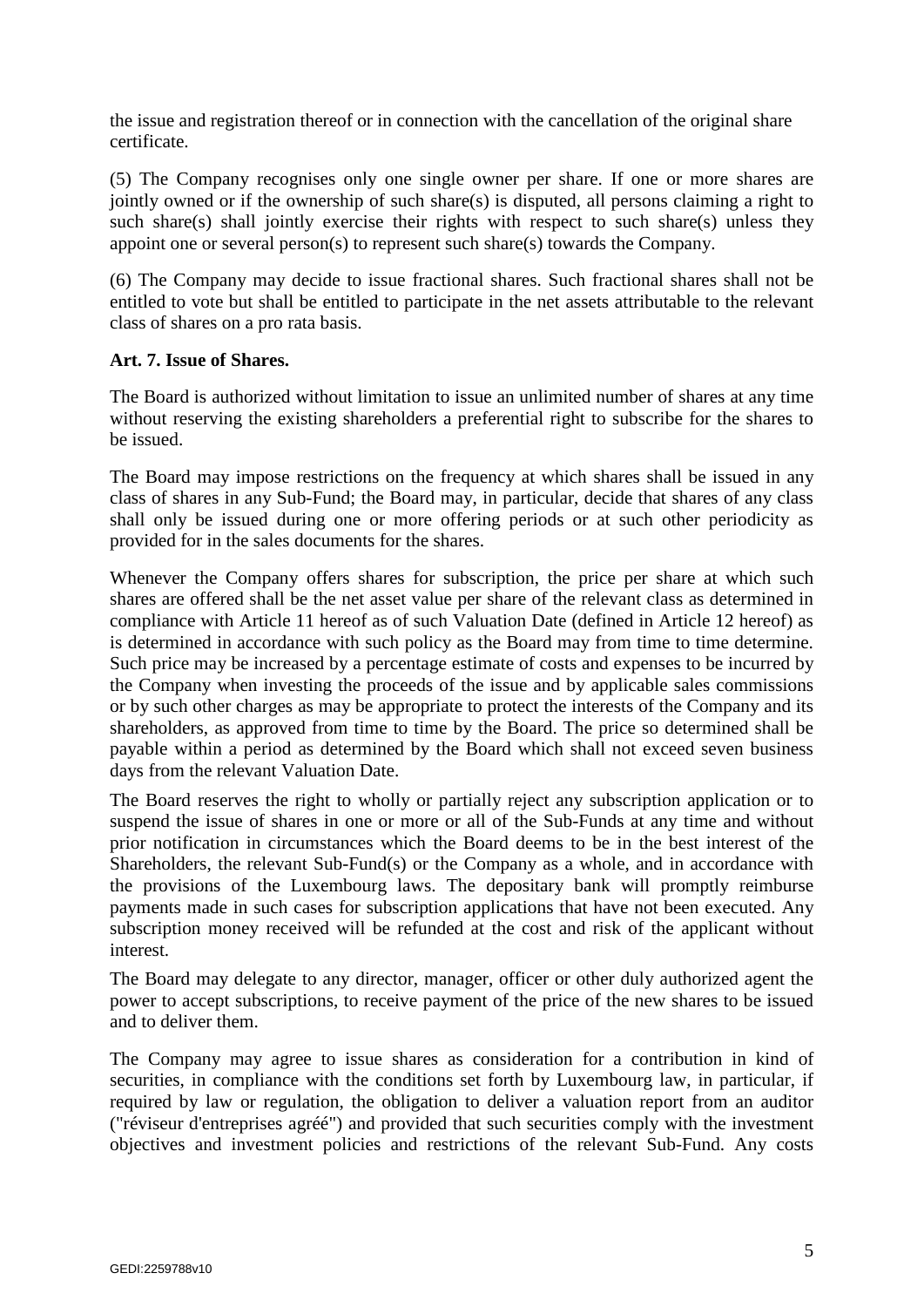incurred in connection with a contribution in kind of other securities or assets shall be borne by the relevant shareholder(s).

#### **Art. 8. Redemption of Shares.**

Any shareholder may request the redemption of all or part of his shares by the Company, under the terms and procedures set forth by the Board in the sales documents for the shares and within the limits provided by law and these Articles.

The redemption price per share shall be paid within a period as determined by the Board which shall not exceed ten business days from the relevant Valuation Date, as is determined in accordance with such policy as the Board may from time to time determine, provided that the share certificates, if any, and the transfer documents have been received by the Company, subject to the provision of Article 12 hereof.

The redemption price shall be calculated based on the net asset value per share of the relevant class, as determined in accordance with the provisions of Article 11 hereof, less such charges and commissions (if any) and less a percentage estimate of costs and expenses when selling assets and less such other charges as may be appropriate, and provided by the sales documents, to protect shareholder interests. The relevant redemption price may be rounded up or down as the Board shall determine.

If as a result of any request for redemption, the number or the aggregate net asset value of the shares held by any shareholder in any Sub-Fund or class of shares would fall below such number or such value as determined by the Board, then the Company may decide that this request be treated as a request for redemption for the full balance of such shareholder's holding of shares.

Further, if on any given date redemption requests pursuant to this Article and conversion requests pursuant to Article 9 hereof exceed a certain level determined by the Board in relation to the net asset value of a specific Sub-Fund, the Board may decide that part or all of such requests for redemption or conversion will be deferred for a period and in a manner that the Board considers to be in the best interests of the Company. Redemption requests that are carried forward in accordance with this Article 8 will be aggregated with other redemption requests on that business day. Such redemption requests that are carried forward will not be prioritised over other redemption requests received for a given business day and shall be treated with respect to the unsatisfied balance thereof as if a further redemption request had been made by the concerned shareholder in respect of the next business day and, if necessary, subsequent business days..

The Company shall have the right, if the Board so determines, to satisfy payment of the redemption price to any shareholder in specie by allocating to the holder assets equal in value (calculated in the manner described in Article 11) as of the Valuation Date on which the redemption price is calculated to the value of the shares to be redeemed. The nature and type of assets to be transferred in such case shall be determined on a fair and reasonable basis and without prejudicing the interests of the other holders of shares of the relevant class or classes of shares and the valuation used shall (if required by law or regulation) be confirmed by a special report of the auditor. The costs of any such transfers shall be borne by the relevant shareholder unless otherwise justified in the interest of investors.

All redeemed shares shall be cancelled.

# **Art. 9. Conversion of Shares.**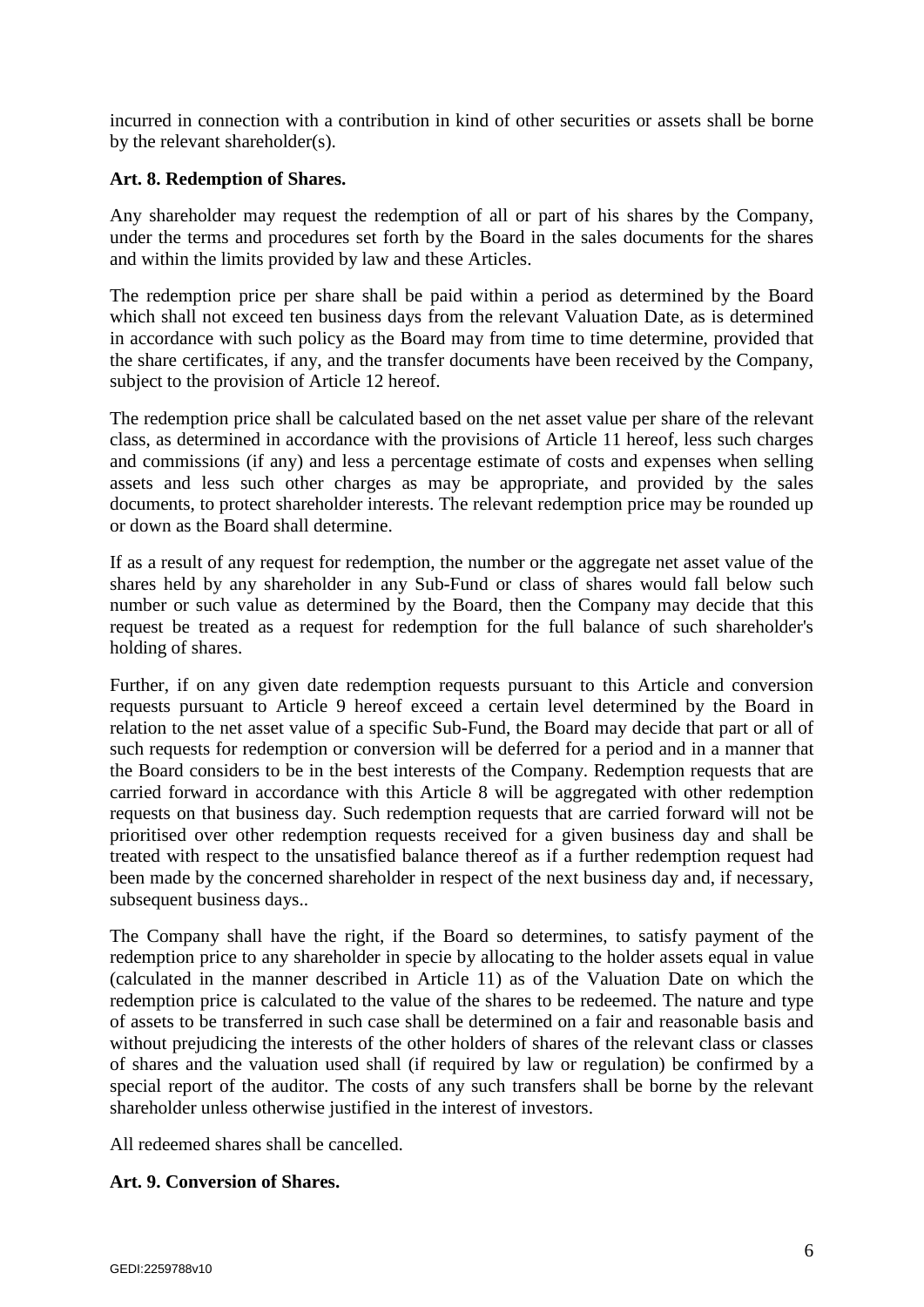Any shareholder is entitled to request the conversion of all or part of his shares, provided that the Board may (i) set restrictions, terms and conditions as to the right for and frequency of conversions between certain Sub-Funds or classes of shares and (ii) subject them to the payment of such charges and commissions as it shall determine.

The price for the conversion of shares shall be calculated based on the respective net asset value of the two classes of shares concerned, calculated on the same Valuation Date less, any such charges as may be appropriate to protect the interests of the Company and its shareholders.

If as a result of any request for conversion the number or the aggregate net asset value of the shares held by any shareholder in any class of shares would fall below such number or such value as determined by the Board, then the Company may decide that this request be treated as a request for conversion for the full balance of such shareholder's holding of shares in such class.

Also, in the event that a shareholder ceases to satisfy the eligibility requirements applicable to the classes of shares as described in the prospectus of the Company (for example, if a shareholder holding shares reserved to institutional investors ceases to qualify as such or if a shareholder's holding ceases to comply with the applicable minimum shareholding), the Company may, to the extent permitted by the prospectus of the Company, switch such shares into the most appropriate share class of the same Sub-Fund. In this case, shareholders will receive prior written notification, at least 30 calendar days in advance. By subscribing in a share class with eligibility requirements, shareholders irrevocably instruct the Company at its discretion to switch on their behalf should they cease to be eligible to invest in such share class. All costs (including potential tax liability which might be applicable because of the country of citizenship, residence or domicile of the relevant shareholder) associated with such switch will be borne by the relevant shareholder.

The shares which have been converted into shares of another class shall be cancelled.

# **Art. 10. Restrictions on Ownership of Shares.**

The Company may restrict or prevent the ownership of shares in the Company by any person, firm or corporate body, if in the opinion of the Company such holding may be detrimental to the Company, if it may result in a breach of any law or regulation, whether Luxembourg or foreign, or if as a result thereof the Company may become exposed to tax disadvantages or other financial disadvantages that it would not have otherwise incurred (such persons, firms or corporate bodies to be determined by the Board being herein referred to as "Prohibited Persons").

For such purposes the Company may:

A. decline to issue any shares and decline to register any transfer of a share, where it appears to it that such registry or transfer would or might result in legal or beneficial ownership of such shares by a Prohibited Person; and

B. at any time require any person whose name is entered in, or any person seeking to register the transfer of shares on the register of shareholders, to furnish it with any information, supported by affidavit, which it may consider necessary for the purpose of determining whether or not beneficial ownership of such shareholder's shares rests in a Prohibited Person, or whether such registry or will result in beneficial ownership of such shares by a Prohibited Person; and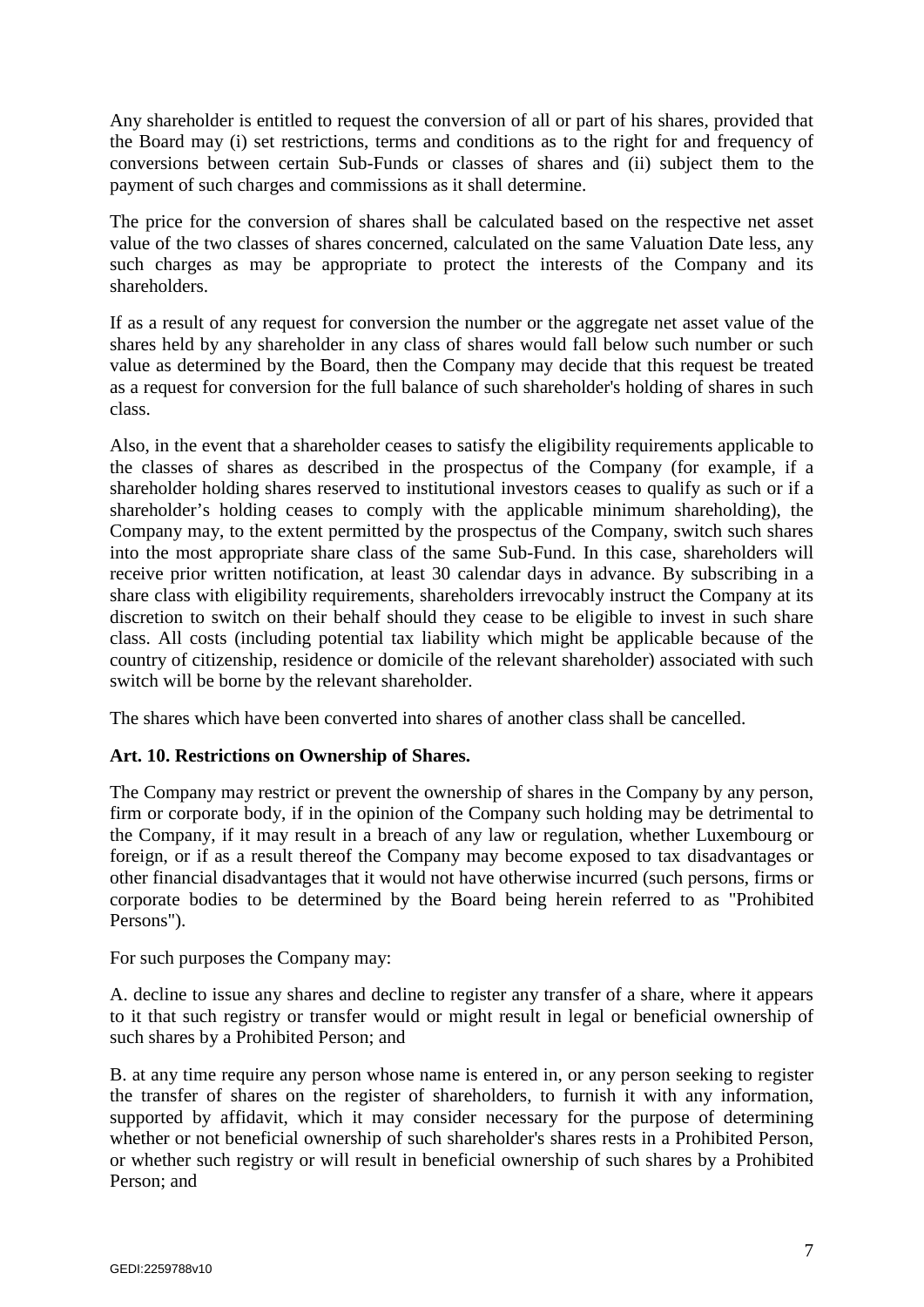C. decline to accept the vote of any Prohibited Person at any meeting of shareholders of the Company; and

D. where it appears to the Company that any Prohibited Person either alone or in conjunction with any other person is a beneficial owner of shares, direct such shareholder to sell his shares and to provide to the Company evidence of the sale within thirty (30) days of the notice. If such shareholder fails to comply with the direction, the Company may compulsorily redeem or cause to be redeemed from any such shareholder all shares held by such shareholder in the following manner:

(1) The Company shall serve a second notice (the "purchase notice") upon the shareholder holding such shares or appearing in the register of shareholders as the owner of the shares to be purchased, specifying the shares to be purchased as aforesaid, the manner in which the purchase price will be calculated and the name of the purchaser.

Any such notice may be served upon such shareholder by posting the same in a prepaid registered envelope addressed to such shareholder at his last address known to or appearing in the books of the Company. The said shareholder shall thereupon forthwith be obliged to deliver to the Company the share certificate or certificates representing the shares specified in the purchase notice.

Immediately after the close of business on the date specified in the purchase notice, such shareholder shall cease to be the owner of the shares specified in such notice and, in the case of registered shares, his name shall be removed from the register of shareholders.

(2) The price at which each such share is to be purchased (the "purchase price") shall be an amount based on the net asset value per share of the relevant class as at the Valuation Date specified by the Board for the redemption of shares in the Company next preceding the date of the purchase notice or next succeeding the surrender of the share certificate or certificates representing the shares specified in such notice, whichever is lower, all as determined in accordance with Article 8 hereof, less any service charge provided therein.

(3) Payment of the purchase price will be made available to the former owner of such shares normally in the currency fixed by the Board for the payment of the redemption price of the shares of the relevant class and will be deposited for payment to such owner by the Company with a bank in Luxembourg or elsewhere (as specified in the purchase notice) upon final determination of the purchase price following surrender of the share certificate or certificates specified in such notice and unmatured dividend coupons attached thereto. Upon service of the purchase notice as aforesaid such former owner shall have no further interest in such shares or any of them, nor any claim against the Company or its assets in respect thereof, except the right to receive the purchase price (without interest) from such bank following effective surrender of the share certificate or certificates as aforesaid. Any funds receivable by a shareholder under this paragraph, but not collected within a period of five years from the date specified in the purchase notice, may not thereafter be claimed and shall revert to the Sub-Fund relating to the relevant class or classes of shares. The Board shall have power from time to time to take all steps necessary to perfect such reversion and to authorize such action on behalf of the Company.

(4) The exercise by the Company of the power conferred by this Article shall not be questioned or invalidated in any case, on the ground that there was insufficient evidence of ownership of shares by any person or that the true ownership of any shares was otherwise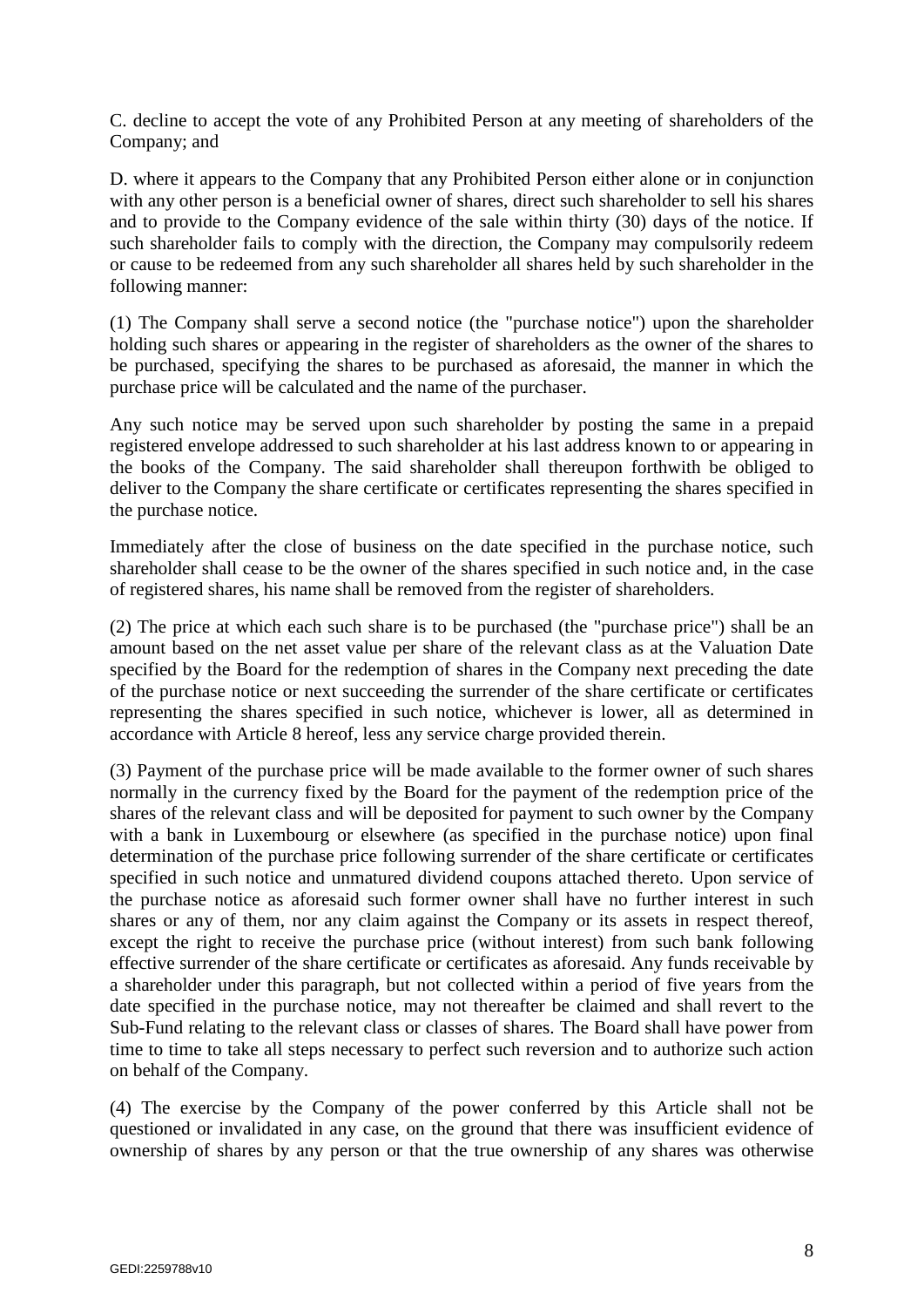than appeared to the Company at the date of any purchase notice, provided in such case the said powers were exercised by the Company in good faith.

"Prohibited Person" as used herein does neither include any subscriber to shares of the Company issued in connection with the incorporation of the Company while such subscriber holds such shares nor any securities dealer who acquires shares with a view to their distribution in connection with an issue of shares by the Company.

#### **Art. 11. Calculation of Net Asset Value per Share.**

The net asset value per share of each class of shares shall be calculated in the reference currency (as defined in the sales documents for the shares) of the relevant Sub-Fund and, to the extent applicable within a Sub-Fund, expressed in the currency of the relevant class of shares. It shall be determined as of any Valuation Date by dividing the net assets of a Sub-Fund attributable to each class of shares, being the value of the portion of assets less the portion of liabilities attributable to such class, on any Valuation Date, by the number of shares in the relevant class then outstanding in accordance with the valuation rules set forth below. The net asset value per share may be rounded up or down as the Board shall determine. If since the time of determination of the net asset value there has been a material change in the quotations in the markets on which a substantial portion of the investments attributable to the relevant class of shares are dealt in or quoted, the Company may, in order to safeguard the interests of the shareholders and the Company, cancel the first valuation and carry out further valuations as appropriate.

To the extent that the Directors consider that it is in the best interests of Shareholders, taking into account factors including the prevailing market conditions, the level of subscriptions and redemptions in a particular Sub-Fund and the size of the Sub-Fund, the net asset value of a Sub-Fund may be adjusted to reflect the estimated dealing spreads, costs and charges (including fiscal charges) to be incurred by the Sub-Fund in liquidating or purchasing investments to satisfy the net transactions on a particular business day (swing pricing mechanism).

The valuation of the net asset value of the different classes of shares shall be made in the following manner:

I. The assets of the Company shall include:

1) all cash on hand or on deposit, including any interest accrued thereon;

2) all bills and demand notes payable and accounts receivable (including proceeds of securities sold but not delivered);

3) all bonds, time notes, certificates of deposit, shares, stock, debentures, debenture stocks, subscription rights, warrants, options and other securities, financial instruments and similar assets owned or contracted for by the Company (provided that the Company may make adjustments in a manner not inconsistent with paragraph (a) below with regards to fluctuations in the market value of securities caused by trading ex-dividends, ex-rights, or by similar practices);

4) all stock dividends, cash dividends and cash distributions receivable by the Company to the extent information thereon is reasonably available to the Company;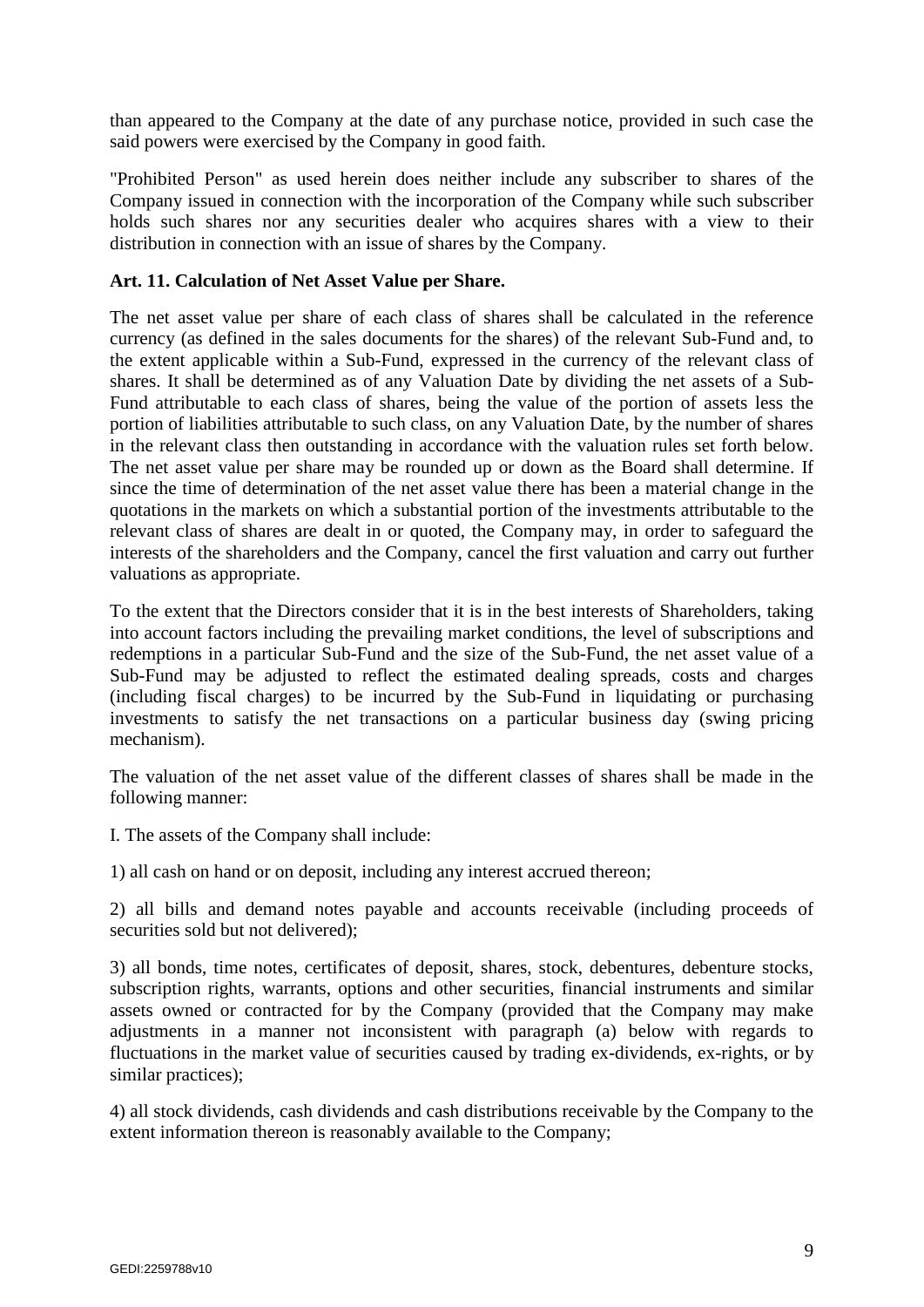5) all interest accrued on any interest bearing assets owned by the Company except to the extent that the same is included or reflected in the principal amount of such asset;

6) the preliminary expenses of the Company, including the cost of issuing and distributing shares of the Company, insofar as the same have not been written off;

7) the liquidating value of all forward contracts and all call or put options the Company has an open position in;

8) all other assets of any kind and nature including expenses paid in advance.

The value of such assets shall be determined as follows:

(a) The value of any cash on hand or on deposit, bills and demand notes and accounts receivable, prepaid expenses, cash dividends and interest declared or accrued as aforesaid and not yet received is deemed to be the full amount thereof, unless in any case the same is unlikely to be paid or received in full, in which case the value thereof is arrived at after making such discount as may be considered appropriate in such case to reflect the true value thereof.

(b) Securities listed on a recognised stock exchange or dealt on any other regulated market (as defined in Article 18 hereof) will be valued at the last available traded price or, (if bid and offer quotations are made) at the middle quotation on such market. In the event that there should be several of such markets, the Company will adopt the last traded price or, as the case may be, the middle quotation on the relevant market which, in its opinion, provides the principal market for such investment. .

(c) In the event that any assets are not listed or dealt on any stock exchange or on any other regulated market, or if, with respect to assets listed or dealt in on any stock exchange, or other regulated market as aforesaid, the price as determined pursuant to sub-paragraph (b) is not representative of the fair market value of the relevant assets, the value of such assets will be based on the reasonably foreseeable sales price determined prudently and in good faith pursuant to procedures established by the Board.

(d) The liquidating value of futures or options contracts not traded on exchanges or on other regulated market shall mean their net liquidating value determined, pursuant to the policies established by the Board, on a basis consistently applied for each different variety of contracts. The liquidating value of futures or options contracts traded on exchanges or on other regulated market shall be based upon the last available prices of these contracts on exchanges and regulated market on which the particular futures or options contracts are traded by the Company; provided that if a futures or options contract could not be liquidated on the day with respect to which net assets are being determined, the basis for determining the liquidating value of such contract shall be such value as the Board may deem fair and reasonable.

(e) The net asset value per share of any Sub-Fund of the Company may be determined by using an amortised cost method for all investments with a known short term maturity date. This involves valuing an investment at its cost and thereafter assuming a constant amortisation to maturity of any discount or premium, regardless of the impact of fluctuating interest rates on the market value of the investments. While this method provides certainty in valuation, it may result in periods during which value, as determined by amortisation cost, is higher or lower than the price such Sub-Fund would receive if it sold the investment. The Board will continually assess this method of valuation and recommend changes, where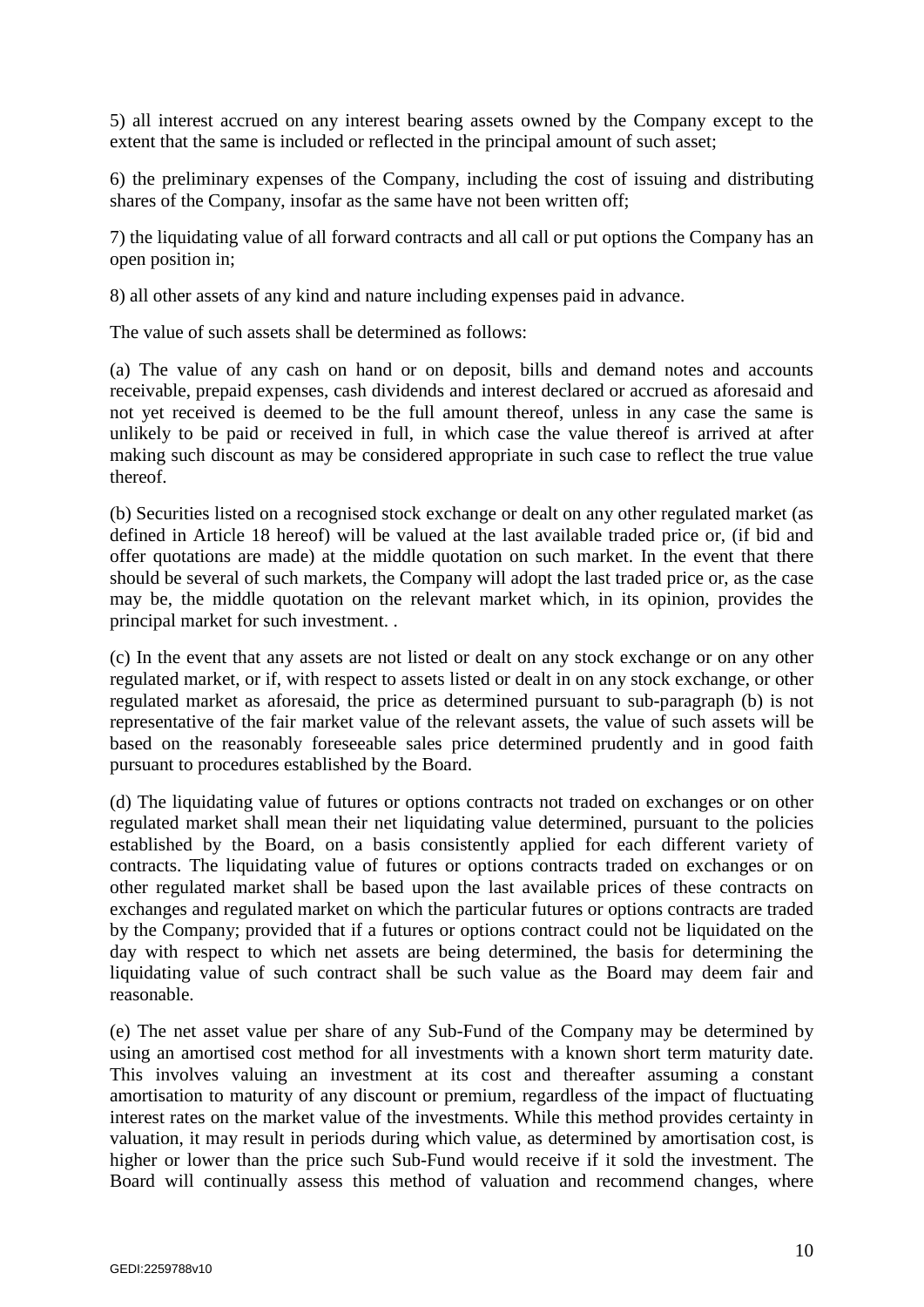necessary, to ensure that the relevant Sub-Fund's investments will be valued at their fair value as determined in good faith by the Board.

Equally, if the Board believes that a deviation from the amortised cost per share may result in material dilution or other unfair results to shareholders, the Board shall take such corrective action, if any, as they deem appropriate to eliminate or reduce, to the extent reasonably practicable, the dilution or unfair results.

The relevant Sub-Fund shall, in principle, keep in its portfolio the investments determined by the amortisation cost method until their respective maturity date.

If the aforesaid methods of valuation cannot be applied due to an extraordinary market event or other circumstances, or would otherwise cause the value of a holding to be other than a fair value (including but without limitation, if a market in which a Sub-Fund invests is closed at the time the relevant Sub-Fund is valued and the latest available market prices may not accurately reflect the fair value of the relevant Sub-Fund's holdings; or a material volume of subscriptions or redemptions of shares is received by the relevant Sub-Fund; or the marketability of the investments or other property; or such other circumstances as the Company deems appropriate), the Directors may set specific thresholds that, where exceeded, result in adjustment to the value of these securities to their fair value by applying a specific index adjustment. Such adjustment or other method of valuation should be adopted to reflect more fairly the value of such investment or other property.

(f) Units or shares of an open-ended undertaking for collective Investment ("UCI") will be valued at their last determined and available net asset value or, if such price is not representative of the fair market value of such assets, then the price shall be determined by the Board on a fair and equitable basis. Units or shares of a closed-ended UCI will be valued at their last available stock market value.

(g) The value of swaps shall be determined by applying a recognised and transparent valuation method on a regular basis.

(h) All other securities and other assets will be valued at fair market value as determined in good faith pursuant to procedures established by the Board.

The value of all assets and liabilities not expressed in the reference currency of a Sub-Fund will be converted into the reference currency of such Sub-Fund at the rate of exchange determined on the relevant Valuation Date in good faith by or under procedures established by the Board.

The Board, in its discretion, may permit some other method of valuation to be used if it considers that such valuation better reflects the fair value of any asset of the Company.

II. The liabilities of the Company shall include:

1) all loans, bills and accounts payable;

2) all accrued interest on loans of the Company (including accrued fees for commitment for such loans);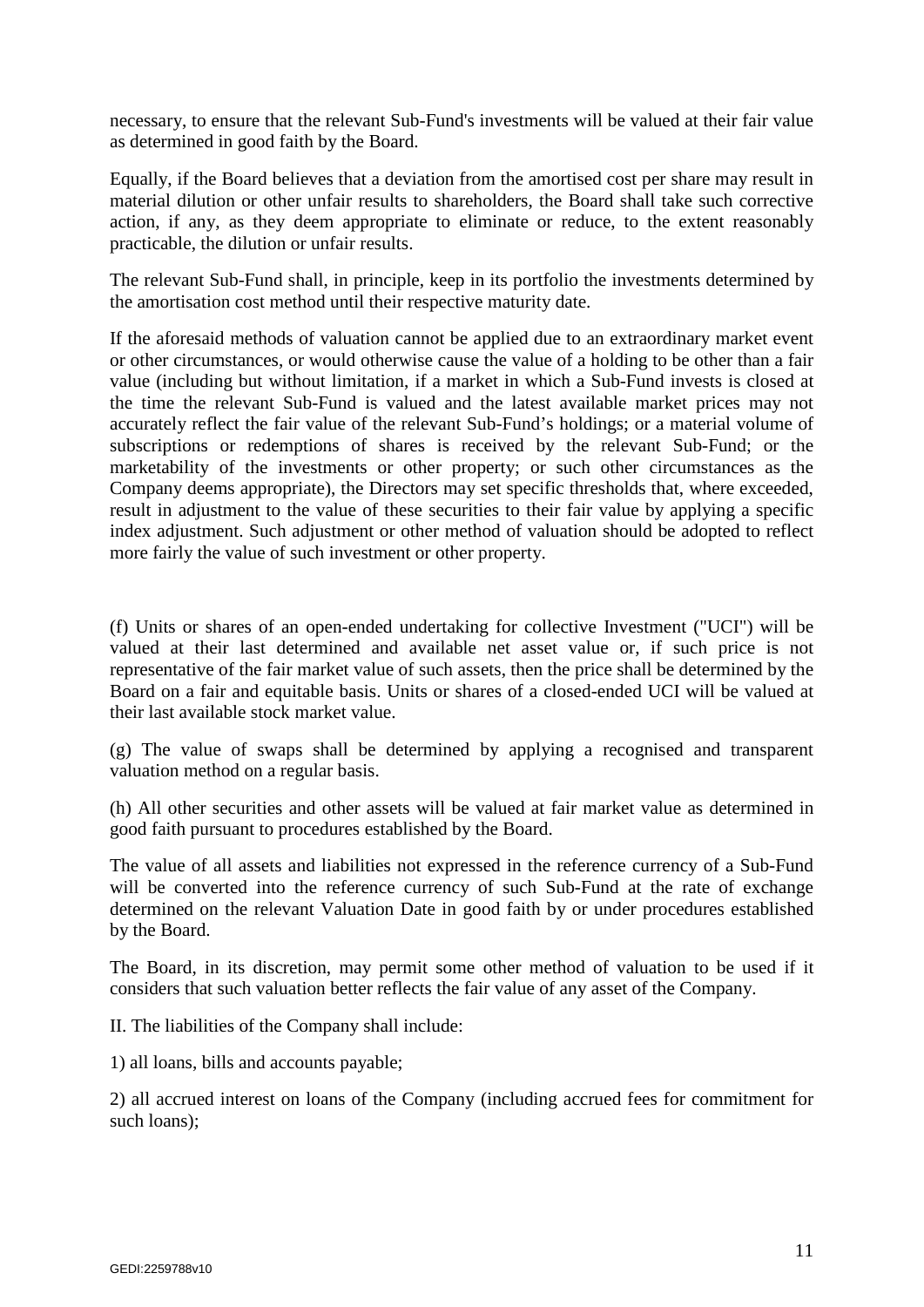3) all accrued or payable expenses (including administrative expenses, management fees, investment adviser's fees, including incentive fees, depositary fees, and corporate agents' fees as the case may be);

4) all known liabilities, present and future, including all matured contractual obligations for payments of money or property, including the amount of any unpaid dividends declared by the Company;

5) an appropriate provision for future taxes based on capital and income to the valuation date, as determined from time to time by the Company, and other reserves (if any) authorized and approved by the Board, as well as such amount (if any) as the Board may consider to be an appropriate allowance in respect of any contingent liabilities of the Company;

6) all other liabilities of the Company of whatsoever kind and nature reflected in accordance with generally accepted accounting principles. In determining the amount of such liabilities the Company shall take into account all expenses payable by the Company which shall comprise formation expenses, fees payable to its investment managers and advisers including performance fees, fees and expenses payable to its auditors and accountants, depositary and its correspondents, domiciliary and corporate agent, registrar and transfer agent, listing agent, any paying agent, any permanent representatives in places of registration, as well as any other agent employed by the Company, the remuneration of the directors (if any) and their reasonable out of pocket expenses, insurance coverage, and reasonable travelling costs in connection with board meetings, fees and expenses for legal and auditing services, any fees and expenses involved in registering and maintaining the registration of the Company with any Governmental agencies or stock exchanges in the Grand Duchy of Luxembourg and in any other country, reporting and publishing expenses, including the cost of preparing, printing, advertising and distributing prospectuses, explanatory memoranda, periodical reports or registration statements, and the costs of any reports to shareholders, all taxes, duties, governmental and similar charges, and all other operating expenses, including the cost of buying and selling assets, interest, bank charges and brokerage, postage, telephone and telex. The Company may accrue administrative and other expenses of a regular or recurring nature based on an estimated amount rateably for yearly or other periods.

III. The assets shall be allocated as follows:

The Board shall establish a Sub-Fund in respect of each class of shares or more classes of shares in the following manner:

a) If multiple classes of shares relate to one Sub-Fund, the assets attributable to such classes shall be commonly invested pursuant to the specific investment policy of the Sub-Fund concerned provided however, that within a Sub-Fund, the Board is empowered to define classes of shares so as to correspond to (i) a specific distribution policy, such as entitling to distributions or not entitling to distributions and/or (ii) a specific sales and redemption charge structure and/or (iii) a specific management or advisory fee structure, and/or (iv) a specific assignment of distribution, shareholder services or other fees and/or (v) the currency or currency unit in which the class may be quoted and based on the rate of exchange between such currency or currency unit and the reference currency of the relevant Sub-Fund and/or (vi) the use of different hedging techniques in order to protect in the reference currency of the relevant Sub-Fund the assets and returns quoted in the currency of the relevant class of shares against long-term movements of their currency of quotation and/or (vii) such other features as may be determined by the Board from time to time in compliance with applicable law;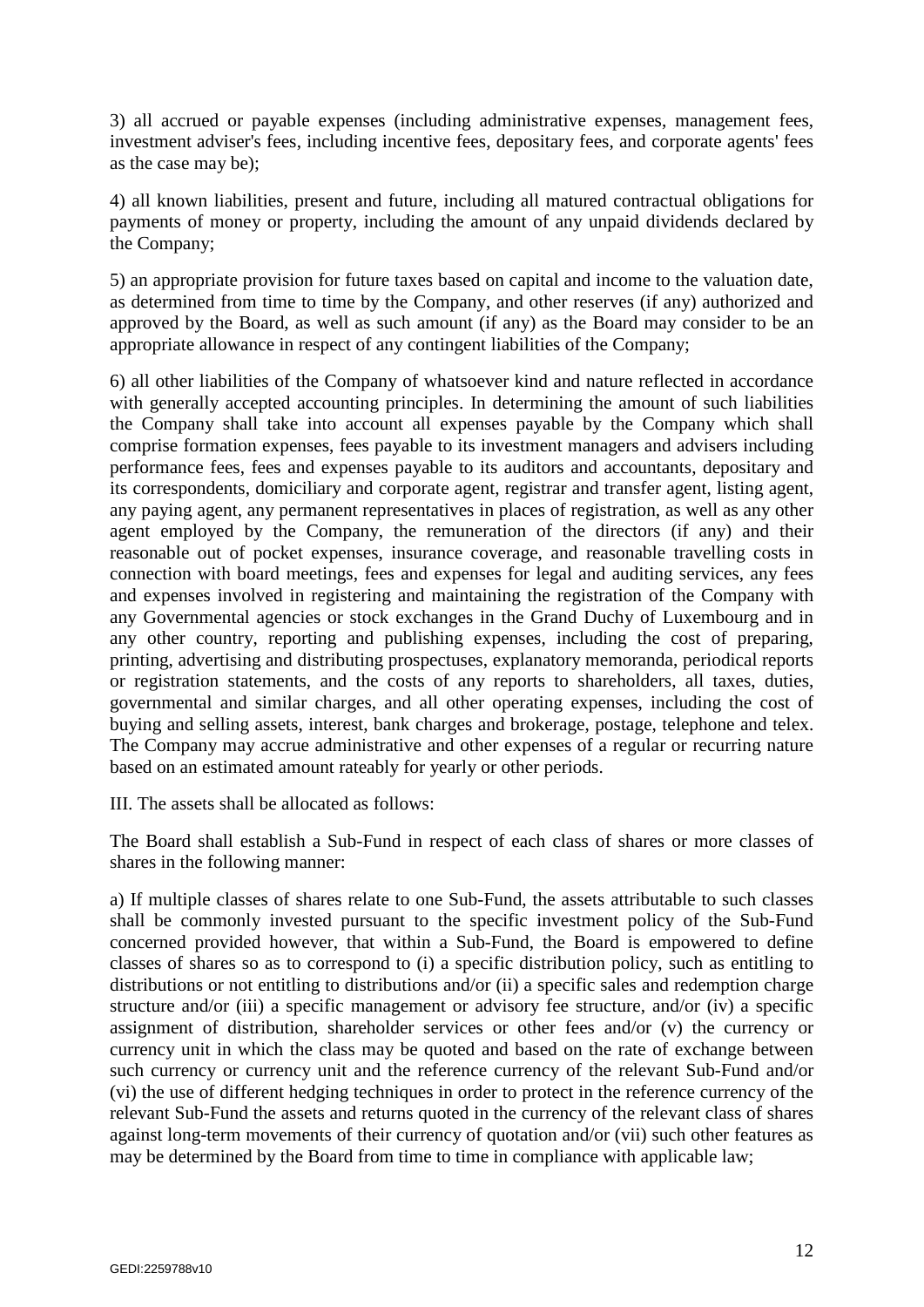b) The proceeds to be received from the issue of shares of a class shall be applied in the books of the Company to the Sub-Fund corresponding to that class of shares, provided that if several classes of shares are outstanding in such Sub-Fund, the relevant amount shall increase the proportion of the net assets of such Sub-Fund attributable to the class of shares to be issued;

c) The assets and liabilities and income and expenditure applied to a Sub-Fund shall be attributable to the class or classes of shares corresponding to such Sub-Fund;

d) Where any asset is derived from another asset, such derivative asset shall be attributable in the books of the Company to the same class or classes of shares as the assets from which it was derived and on each revaluation of an asset, the increase or decrease in value shall be applied to the relevant class or classes of shares;

e) Where the Company incurs a liability which relates to any asset of a particular class or particular classes of shares within a Sub-Fund or to any action taken in connection with an asset of a particular class or particular classes of shares within a Sub-Fund, such liability shall be allocated to the relevant class or classes of shares;

f) In the case where any asset or liability of the Company cannot be considered as being attributable to a particular class of shares, such asset or liability shall be allocated to all the classes of shares prorata to their respective net asset values or in such other manner as determined by the Board acting in good faith, provided that (i) where assets, on behalf of several Sub-Funds, are held in one account and/or are co-managed as a segregated pool of assets by an agent of the Board, the respective right of each class of shares shall correspond to the prorated portion resulting from the contribution of the relevant class of shares to the relevant account or pool, and (ii) the right shall vary in accordance with the contributions and withdrawals made for the account of the class of shares, as described in the sales documents for the shares of the Company, and finally (iii) the assets of the Company shall be segregated on a Sub-Fund by Sub-Fund basis with third party creditors only having recourse to the assets of the relevant Sub-Fund;

g) Upon the payment of distributions to the holders of any class of shares, the net asset value of such class of shares shall be reduced by the amount of such distributions.

All valuation regulations and determinations shall be interpreted and made in accordance with generally accepted accounting principles.

In the absence of bad faith, gross negligence or manifest error, every decision in calculating the net asset value taken by the Board or by any bank, company or other organization which the Board may appoint for the purpose of calculating the net asset value, shall be final and binding on the Company and present, past or future shareholders.

IV. For the purpose of this article:

1) shares of the Company to be redeemed under Article 8 hereof shall be treated as existing and taken into account until immediately after the time specified by the Board on the Valuation Date on which such valuation is made and from such time and until paid by the Company the price therefore shall be deemed to be a liability of the Company;

2) shares to be issued by the Company shall be treated as being in issue as from the time specified by the Board on the Valuation Date on which such valuation is made and from such time and until received by the Company the price therefore shall be deemed to be a debt due to the Company;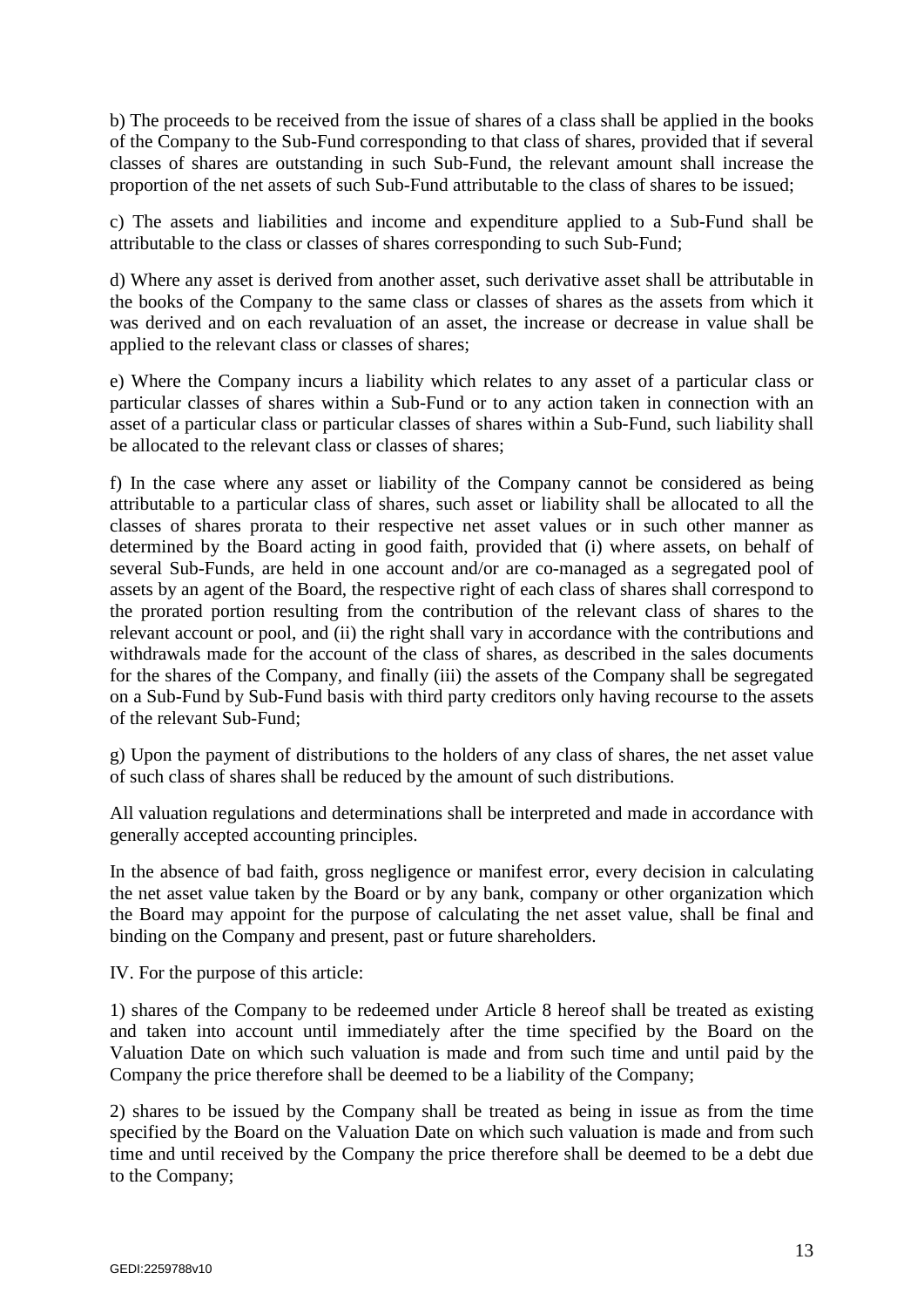3) all investments, cash balances and other assets expressed in currencies other than the reference currency of the relevant Sub-Fund shall be valued after taking into account the market rate or rates of exchange in force at the Valuation Date and

4) where on any Valuation Date the Company has contracted to:

- purchase any asset, the value of the consideration to be paid for such asset shall be shown as a liability of the Company and the value of the asset to be acquired shall be shown as an asset of the Company;

- sell any asset, the value of the consideration to be received for such asset shall be shown as an asset of the Company and the asset to be delivered shall not be included in the assets of the Company; provided however, that if the exact value or nature of such consideration or such asset is not known on such Valuation Date, then its value shall be estimated by the Company.

### **Art. 12. Frequency and Temporary Suspension of Calculation of Net Asset Value per Share, of Issue, Redemption and Conversion of Shares.**

With respect to each class of shares, the net asset value per share and the price for the issue, redemption and conversion of shares shall be calculated from time to time by the Company or any agent appointed thereto by the Company, at least twice a month (or once a month subject to regulatory approval) at a frequency determined by the Board and determined in the sales documents of the shares, such date or time of calculation (being referred to herein as the "Valuation Date").

The Company may suspend the determination of the net asset value per share of any particular class and the, issue and redemption of its shares to and from its shareholders as well as the conversion from and to shares of each class:

a) during any period when any of the principal stock exchanges or other markets on which a substantial portion of the investments of the Company attributable to such class of shares from time to time is quoted or dealt in is closed otherwise than for ordinary holidays, or during which dealings therein are restricted or suspended, provided that such restriction or suspension affects the valuation on the investments of the Company attributable to such class of shares quoted thereon;

b) during the existence of any state of affairs (including any political, economic, military, monetary or other emergency beyond the control, liability and influence of the Company) which constitutes an emergency in the opinion of the Board as a result of which disposal or valuation of assets owned by the Company attributable to such class of shares would be impracticable or might prejudice the interests of the Shareholders;

c) during any breakdown in the means of communication or computation normally employed in determining the price or value of any of the investments of such class of shares or the current price or value on any stock exchange or other market in respect of the assets attributable to such class of shares;

d) during any period when the Company is unable to repatriate funds for the purpose of making payments on the redemption of shares of such class of shares or during which any transfer of funds involved in the realisation or acquisition of investments or payments due on redemption of shares cannot, in the opinion of the Board, be effected at normal rates of exchange;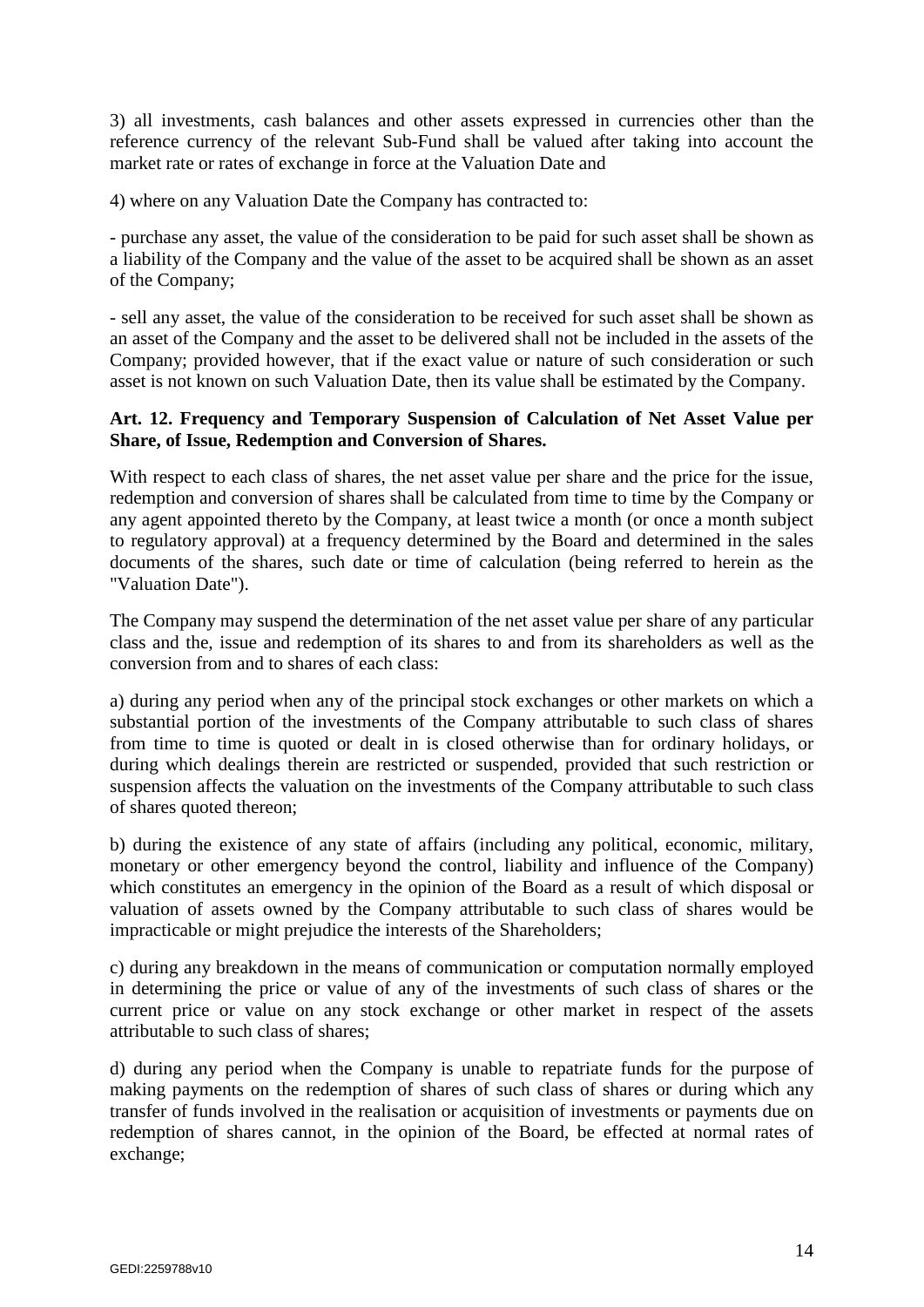e) when for any other reason the prices of any investments owned by the Company attributable to such class of shares cannot promptly or accurately be ascertained;

f) any period when the net asset value of any subsidiary of the Company may not be determined accurately, including (but not limited to) for feeder UCITS, if its master UCITS temporarily suspends the redemption;

g) from the time of publication of a notice convening an extraordinary general meeting of shareholders for the purpose of winding-up the Company, any Sub-Funds or classes of shares, or merging the Company or any Sub-Funds, or informing the shareholders of the decision of the Board to terminate Sub-Funds or classes of shares or to merge Sub-Funds.

Any such suspension shall be published, if appropriate, by the Company and may be notified to shareholders having made an application for subscription, redemption or conversion of shares for which the calculation of the net asset value has been suspended.

Suspended subscriptions, redemptions and conversions will be taken into account on the first Valuation Date after the suspension ends.

Such suspension as to any class of shares shall have no effect on the calculation of the net asset value per share, the issue, redemption and conversion of shares of any other class of shares.

Any request for subscription, redemption or conversion shall be irrevocable except in the event of a suspension of the calculation of the net asset value.

# **Title III. Administration and Supervision**

**Art. 13. Directors.** The Company shall be managed by a Board composed of not less than three members, who need not be shareholders of the Company. They shall be elected for a term not exceeding six years. They may be re-elected. The directors shall be elected by the shareholders at a general meeting of shareholders; the latter shall further determine the number of directors, their remuneration and the term of their office.

Directors shall be elected by the majority of the votes cast by the shareholders present or represented and shall be subject to the prior approval of the Luxembourg regulatory authorities.

Any director may be removed with or without cause or be replaced at any time by resolution adopted by the general meeting of shareholders.

In the event of a vacancy in the office of director, the remaining directors may meet and elect by majority vote, a director to fill such vacancy until the next general meeting of shareholders.

# **Art. 14. Board Meetings.**

The Board shall choose from among its members a chairman and may choose from among its members one or more vice-chairmen. It may also choose a secretary, who need not be a director, who shall be responsible for keeping the minutes of the meetings of the Board and of the shareholders. The Board shall meet upon call by the chairman or any two directors, at the place indicated in the notice of meeting.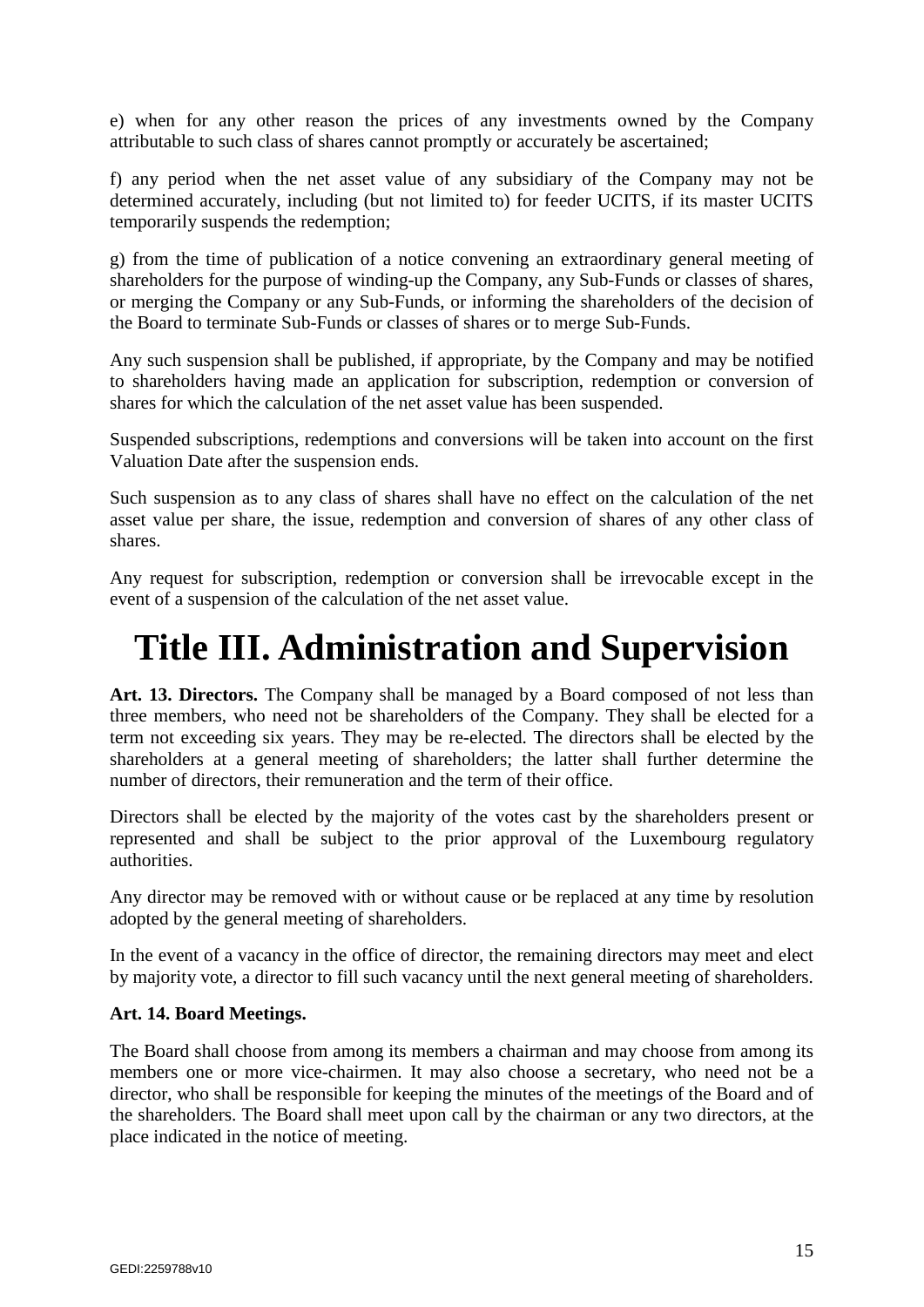The chairman shall preside at the meetings of the directors and of the shareholders. In his absence, the shareholders or the Board members shall appoint another director, or in case of shareholders' meetings, that any other person as chairman pro tempore by the majority of the directors present or represented, or of the votes cast at any such meeting respectively.

The Board may appoint any officers, including a general manager, a secretary and any assistant general managers as well as any other officers that the Company deems necessary for the operation and management of the Company. Such appointments may be cancelled at any time by the Board. The officers need not be directors or shareholders of the Company. Unless otherwise stipulated by these Articles, the officers shall have the rights and duties conferred upon them by the Board.

Written notice of any meeting of the Board shall be given to all directors at least twenty-four hours in advance of the hour set for such meeting, except in circumstances of emergency, in which case the nature of such circumstances shall be set forth in the notice of meeting. This notice may be waived by consent in writing, by facsimile, electronic mail or by any other means capable of evidencing such consent of each Board member. Separate notice shall not be required for meetings held at times and places fixed in a resolution adopted by the Board.

Any director may act at any meeting by appointing in writing, by facsimile or by any other means capable of evidencing such proxy another director as his proxy. A director may represent several of his colleagues.

Directors may attend, and be considered as being present at, a meeting of the Board by means of a videoconference or telephone conference or other telecommunications means permitting their identification and by operation of which all persons participating in the meeting can hear each other and speak to each other. Such means shall satisfy technical characteristics which ensure an effective participation at the meeting of the Board whose deliberations should be online without interruption. Such a board meeting held at distance by way of such communication means shall be deemed to have taken place at the registered office of the Company. Directors may also cast their vote in writing, by cable, telegram, telex message, facsimile or any other electronic means capable of evidencing such vote.

The directors may only act at duly convened meetings of the Board. The directors may not bind the Company by their individual signatures, except if specifically authorized thereto by resolution of the Board.

The Board can deliberate or act validly only if at least half of the directors are present or represented.

Resolutions are taken by a majority vote of the directors present or represented. In the event that at any meeting the number of votes for or against a resolution is equal, the chairman of the meeting shall have a casting vote.

The directors, acting unanimously by a circular resolution, may express their consent on one or several separate instruments in writing, by cable, telegram, telex message, facsimile or any other electronic means capable of evidencing such consent which shall together constitute appropriate minutes evidencing such decision.

The minutes of any meeting shall be signed by the chairman or, in his absence, by the chairman pro tempore who presided at such meeting.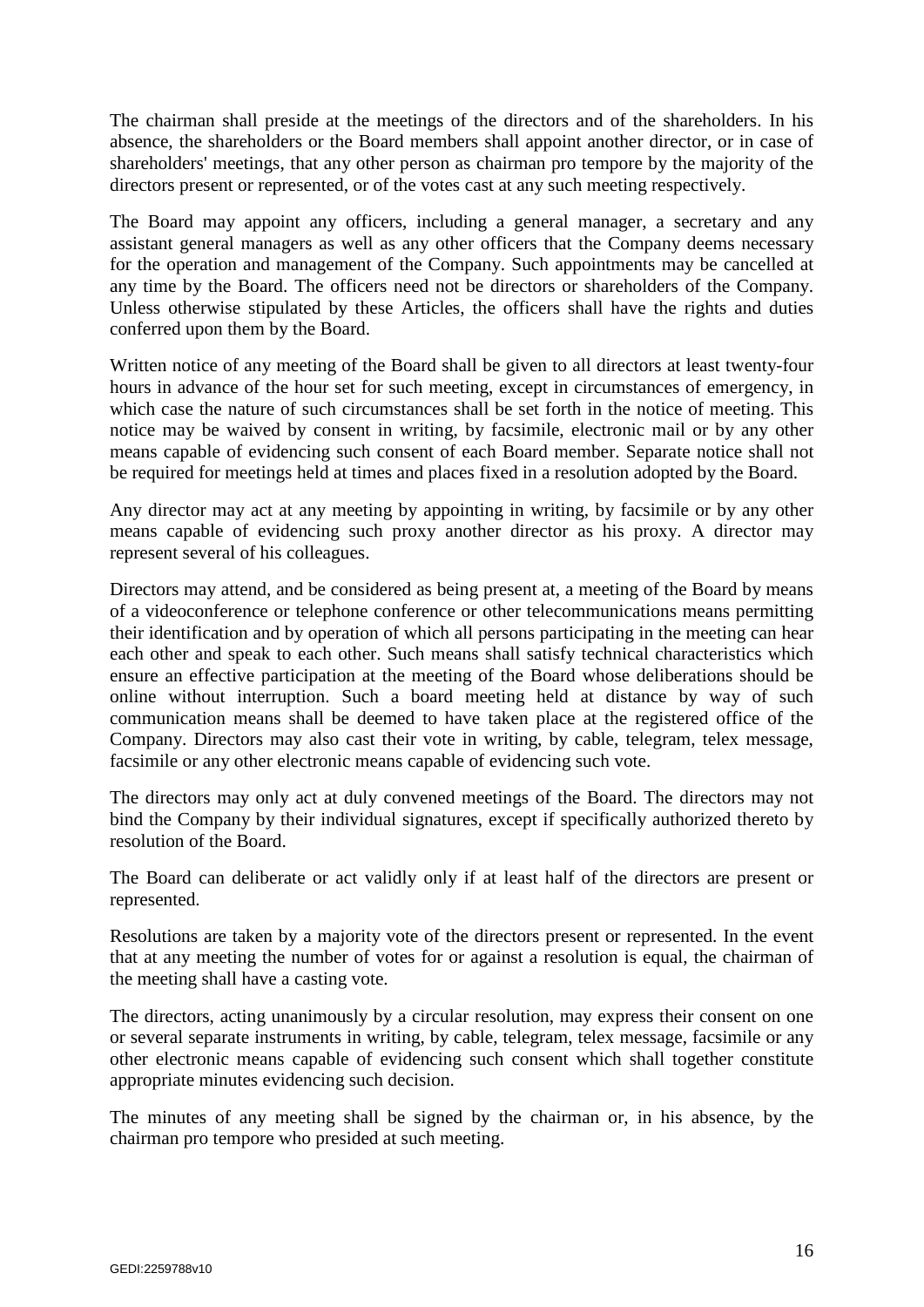Copies or extracts of such minutes which may be produced in judicial proceedings or otherwise shall be signed by the chairman, or by the secretary, or by two directors.

#### **Art. 15. Powers of the Board.**

The Board is vested with the broadest powers to perform all acts of disposition and administration within the Company's purpose, in compliance with the investment policy as determined in Article 18 hereof.

All powers not expressly reserved by law or by the present Articles to the general meeting of shareholders are in the competence of the Board.

#### **Art. 16. Corporate Signature.**

Vis-à-vis third parties, the Company is validly bound by the joint signatures of any two directors or by the joint or single signature of any officer(s) of the Company or of any other person(s) to whom authority has been delegated by the Board.

#### **Art. 17. Delegation of Power.**

The Board may delegate its powers to conduct the daily management and affairs of the Company (including the right to act as authorized signatory for the Company) and its powers to carry out acts in furtherance of the corporate policy and purpose to one or several physical persons or corporate entities, which need not be members of the Board, who shall have the powers determined by the Board and who may, if the Board so authorizes, sub-delegate their powers.

The Company shall enter into a management company services agreement with an entity affiliated or associated of the Invesco Group, with power of delegation (the "Management Company"). The Management Company shall, as the case may be, enter into an investment advisory agreement with any affiliated or associated company of the Invesco Group (the "Investment Adviser"), who shall supply the Company with recommendations and advice with respect to the Company's investment policy pursuant to Article 18 hereof and may, on a day-to-day basis and subject to the overall control of the Board, have actual discretion to purchase and sell securities and other assets of the Company pursuant to the terms of a written agreement.

The Board may also confer special powers of attorney by notarial or private proxy.

#### **Art. 18. Investment Policies and Restrictions.**

The Board is vested with the broadest powers to perform all acts of administration and disposition in the Company's interest. All powers not expressly reserved by law, or by the present Articles, to the general meeting of shareholders are in the competence of the Board.

The Board shall have the power to act on behalf of the Company in relation to all matters which are not expressly reserved to the shareholders in general meeting by these Articles and shall, without limiting the generality of the foregoing, have the power to determine the corporate and investment policy for the investments relating to each Sub-Fund and the portfolio relating thereto based on the principle of spreading of risks, subject to such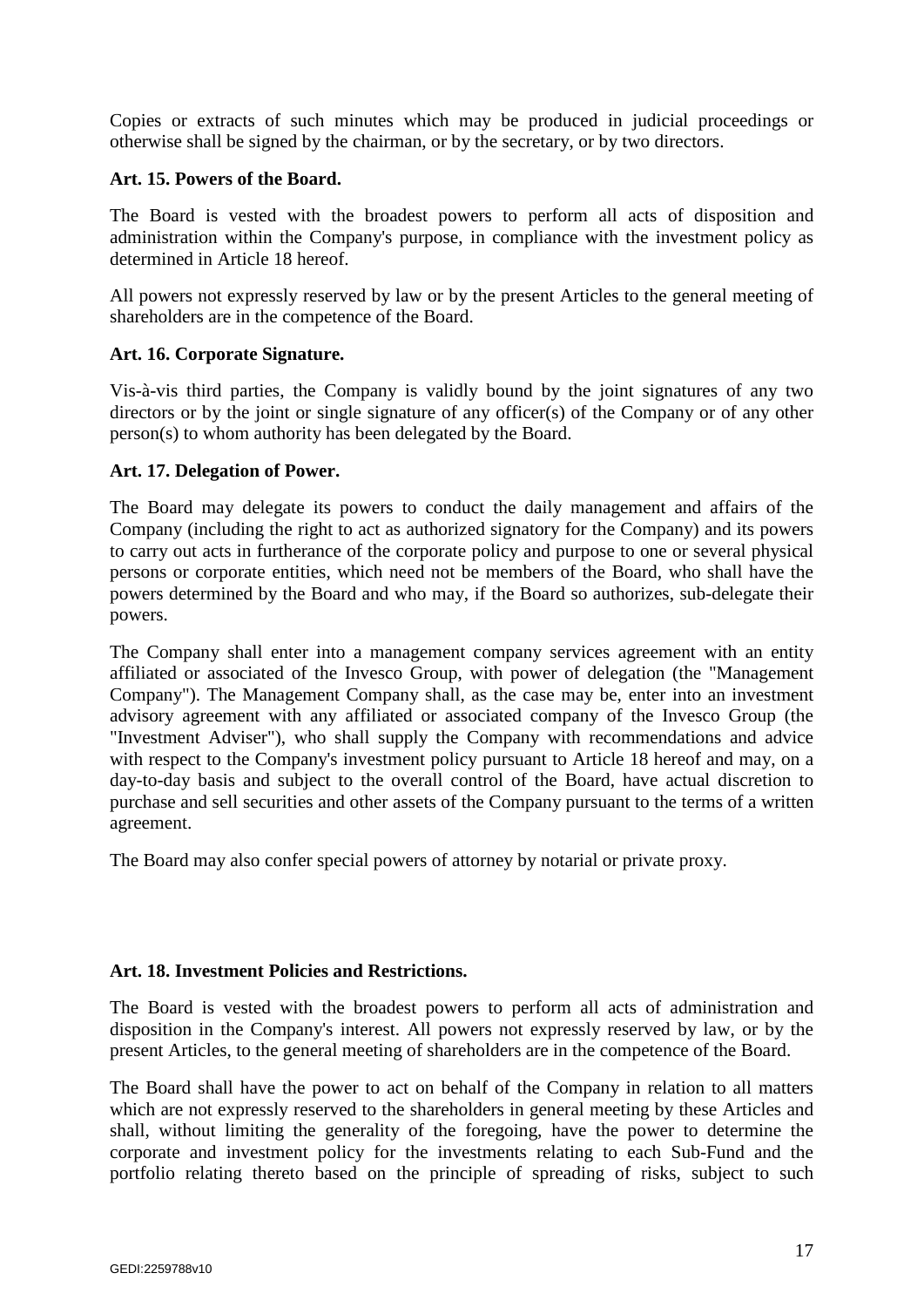investment restrictions as may be imposed by the 2010 Law and by regulations and as may be determined by the Board.

The Board has, in particular, power to determine corporate policy. The course of conduct of the management and business affairs of the Company shall not affect such investments or activities as shall fall under such investment restrictions as may be imposed by the 2010 Law or be laid down in the laws and regulations of those countries where the shares are offered for sale to the public or as shall be adopted from time to time by resolution of the Board and as shall be described in any prospectus relating to the offer of shares.

For the purpose of effective management, the Board may pool the management of all or part of the assets of the Sub-Funds concerned so that each Sub-Fund will participate in the relevant pool of assets in proportion to the assets contributed thereto by the relevant Sub-Fund or may pool all or part of the assets of the Sub-Funds with those of other collective investment schemes. Details of such pooling are described in the prospectus of the Company.

In compliance with the requirements set forth by the 2010 Law and detailed in the sales documents, in particular as to the type of markets on which the assets may be purchased or the status of the issuer or of the counterparty, each Sub-Fund may invest in:

(a) Transferable securities and money market instruments admitted to or dealt in on a regulated market in Member States of the European Union (the "EU"),

(b) Transferable securities and money market instruments dealt in on other markets in Member States of the EU, which are regulated, are operating regularly, are recognised and are open to the public,

(c) Transferable securities and money market instruments admitted to official listings on stock exchanges in any other country in Europe, the American continents, Asia, Oceania and Africa,

(d) Transferable securities and money market instruments dealt in on other markets, which are regulated, are operating regularly, are recognised and open to the public of any other country in Europe, the American continents, Asia, Oceania and Africa,

(e) Recently issued transferable securities and money market instruments provided that the terms of the issue include an undertaking that application will be made for admission to the official listing on one of the stock exchanges as specified in a) and c) or regulated markets that are operating regularly, are recognised and open to the public as specified in b) and d) and that such admission is secured within a year of issue,

(f) Units of UCITS and/or other UCIs within the meaning of Article 1, paragraph (2), points a) and b) of Directive 2009/65/EC, as amended, whether they are situated in a Member State of the EU or not, provided that:

- such other UCIs are authorized under laws which provide that they are subject to supervision considered by the Commission de Surveillance du Secteur Financier ("CSSF") to be equivalent to that laid down in Community law, and that cooperation between authorities is sufficiently ensured;

- the level of protection for unitholders in the other UCIs is equivalent to that provided for unitholders in a UCITS, and in particular that the rules on assets segregation, borrowing, lending, and uncovered sales of transferable securities and money market instruments are equivalent to the requirements of Directive 2009/65/EC, as amended;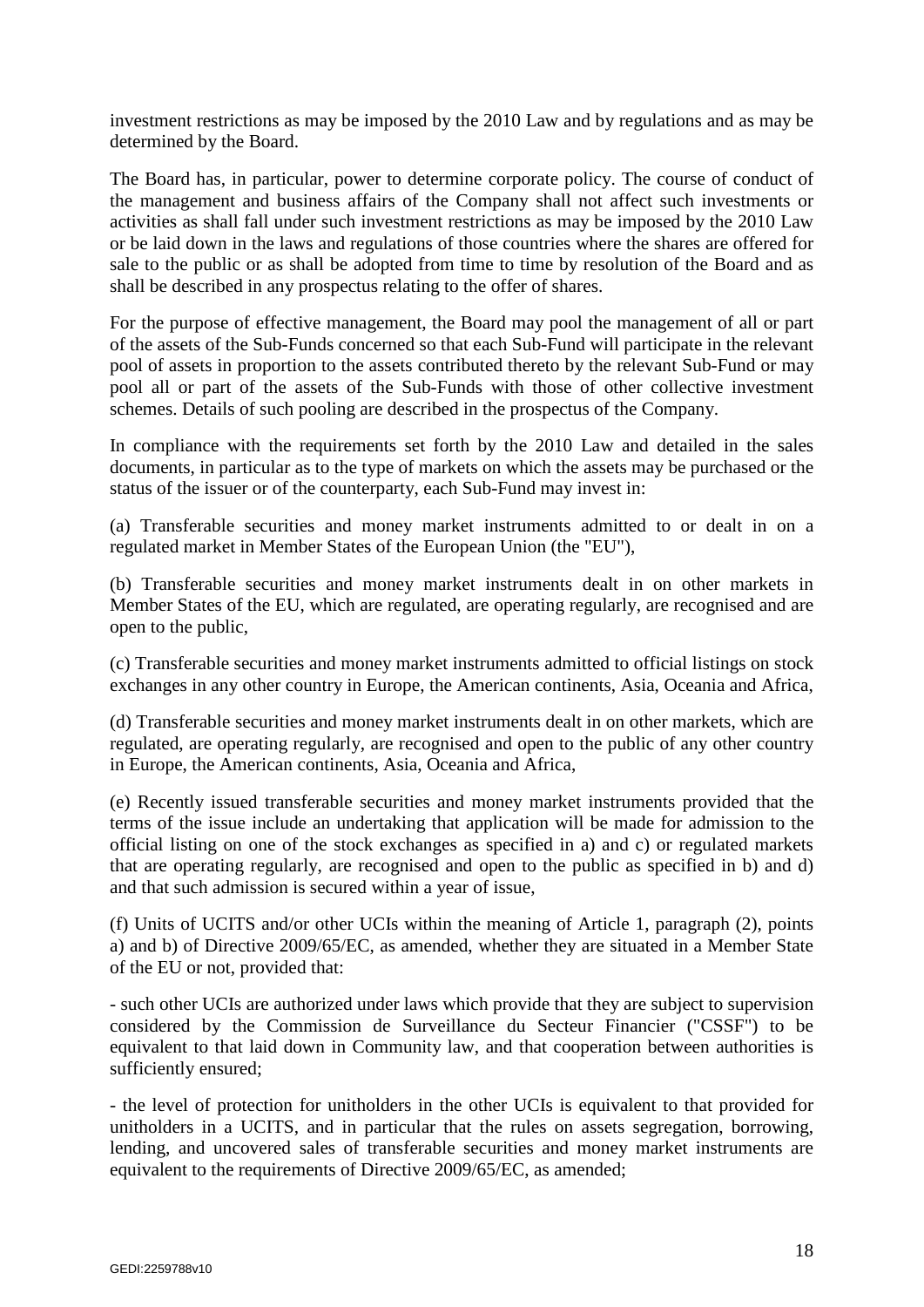- the business of other UCIs is reported in half-yearly and annual reports to enable an assessment to be made of the assets and liabilities, income and operations over the reporting period;

- no more than 10 % of the UCITS' or other UCIs' assets (or of the assets of any sub-fund thereof, provided that the principle of segregation of liabilities of the different sub-funds is ensured in relation to third parties) whose acquisition is contemplated can, according to their constitutional documents, be invested in aggregate in units of other UCITS or other UCIs;

The Sub-Funds will not invest more than 10% of their net assets into units of UCITS or other UCIs. However, this restriction does not apply to Sub-Funds which are disclosed in the offering documents of the Company.

Any Sub-Fund may, to the widest extent permitted by and under the conditions set forth in applicable Luxembourg laws and regulations, but in accordance with the provisions set forth in the sales documents of the Company, subscribe, acquire and/or hold shares to be issued or issued by one or more Sub-Funds of the Company. In such case and subject to conditions set forth in applicable Luxembourg laws and regulations, the voting rights, if any, attaching to these shares are suspended for as long as they are held by the Sub-Fund concerned. In addition and for as long as these shares are held by a Sub-Fund, their value will not be taken into consideration for the calculation of the net assets of the Company for the purposes of verifying the minimum threshold of the net assets imposed by the 2010 Law.

(g) deposits with credit institutions which are repayable on demand or have the right to be withdrawn, and maturing in no more than 12 months, provided that the credit institution has its registered office in a Member State of the EU or, if the registered office of the credit institution is situated in a non-Member State of the EU, provided that it is subject to prudential rules considered by the CSSF as equivalent to those laid down in Community law;

(h) financial derivative instruments, including equivalent cash-settled instruments, dealt in on a regulated market; and/or financial derivative instruments dealt in over-the-counter ("OTC derivatives"), provided that:

- the underlying consists of instruments described in sub-paragraphs (a) to (g) above, financial indices, interest rates, foreign exchange rates or currencies, in which the Company may invest according to its investment objectives;

- the counterparties to OTC derivative transactions are institutions subject to prudential supervision, and belonging to the categories approved by the CSSF and;

- the OTC derivatives are subject to reliable and verifiable valuation on a daily basis and can be sold, liquidated or closed by an offsetting transaction at any time at their fair value at the Company's initiative;

(i) money market instruments other than those dealt in on a regulated market, which fall under Article 1 of the 2010 Law, if the issue or issuer of such instruments is itself regulated for the purpose of protecting investors and savings, and provided that they are:

- issued or guaranteed by a central, regional or local authority or central bank of a Member State of the EU, the European Central Bank, the EU or the European Investment Bank, a non-Member State of the EU or, in the case of a Federal State, by one of the members making up the federation, or by a public international body to which one or more Member States of the EU belong or;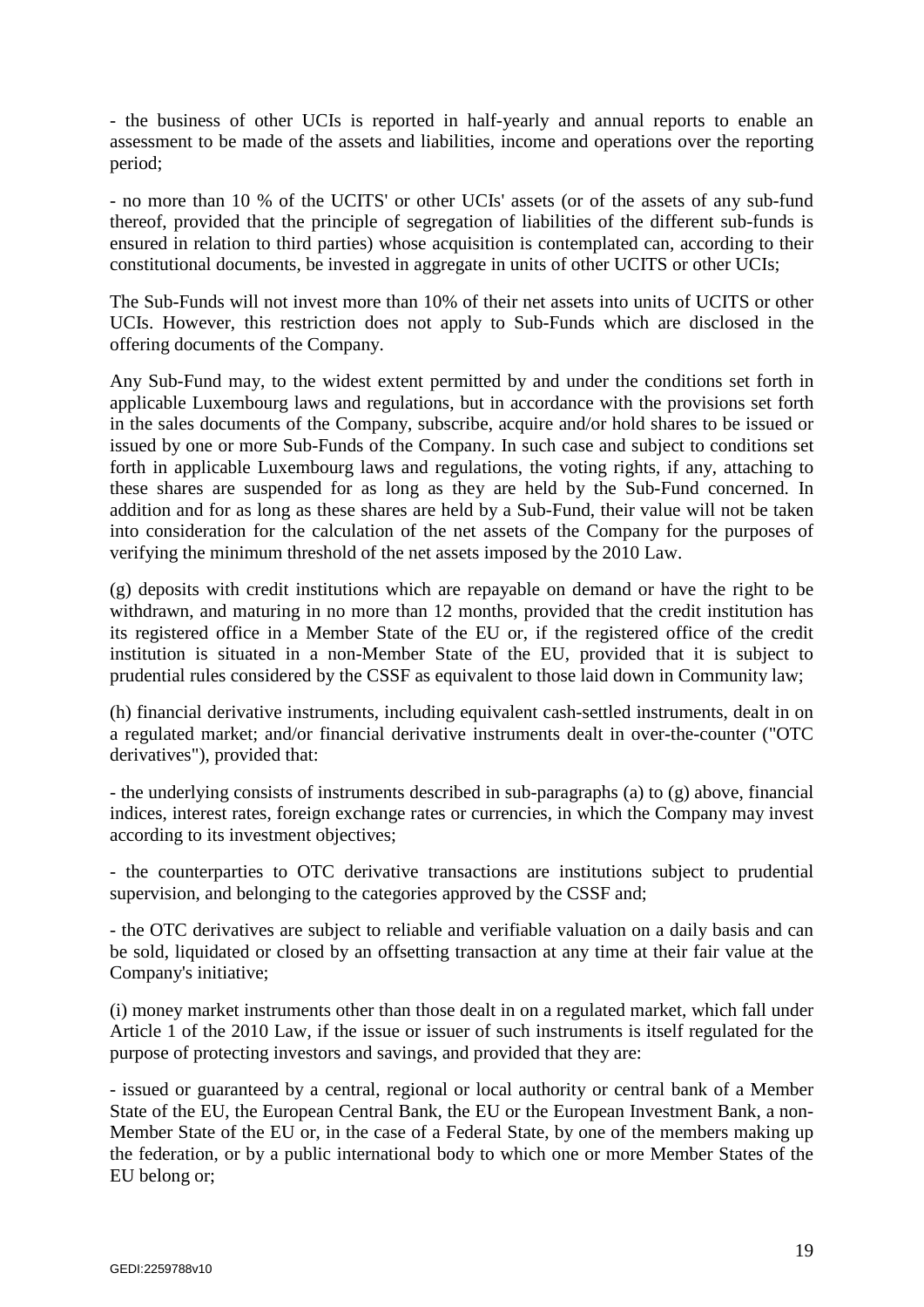- issued by an undertaking any securities of which are dealt in on markets referred to in subparagraphs (a), (b), (c) or (d) above, or; issued or guaranteed by an establishment subject to prudential supervision, in accordance with criteria defined by Community law, or by an establishment which is subject to and complies with prudential rules considered by the CSSF to be at least as stringent as those laid down by Community law, or;

- issued by other bodies belonging to the categories approved by the CSSF provided that investments in such instruments are subject to investor protection equivalent to that laid down in the first, the second or the third indent and provided that the issuer is a company whose capital and reserves amount to at least EUR 10 million and which presents and publishes its annual accounts in accordance with Directive 78/660/EEC (1), is an entity which, within a group of companies which includes one or several listed companies, is dedicated to the financing of the group or is an entity which is dedicated to the financing of securitisation vehicles which benefit from a banking liquidity line.

The Company may invest in equity and/or debt securities so as to replicate stock indices and/or debt securities indices to the extent permitted by the 2010 Law provided that the relevant index is recognised as having a sufficiently diversified composition, is an adequate benchmark and is published in an appropriate manner.

The Company may invest up to a maximum of 35 % of the assets of any Sub-Fund in transferable securities or money market instruments issued or guaranteed by an EU Member State, its local authorities, by a non-Member State or by public international bodies to which one or more Member States belong.

The Company may invest up to 100 per cent, of the assets of any Sub-Fund, in accordance with the principle of risk spreading, in different transferable securities and money market instruments issued or guaranteed by an EU Member State, its local authorities, a non-member state of the European Union, as accepted by the Luxembourg supervisory authority and disclosed in the sales documents of the Company (including but not limited to OECD member states, Singapore and Brazil) or public international bodies of which one or more Member States are members, provided that (i) such securities are part of at least six different issues, and (ii) securities from any one issue do not account for more than 30 per cent of the total assets of such Sub-Fund.

Under the conditions set forth in Luxembourg laws and regulations, the board of directors may, at any time it deems appropriate and to the widest extent permitted by applicable Luxembourg laws and regulations, but in accordance with the provisions set forth in the sales documents of the Company, (i) create any Sub-Fund qualifying either as a feeder UCITS or as a master UCITS, (ii) convert any existing Sub-Fund into a feeder UCITS or (iii) change the master UCITS of any of its feeder UCITS Funds.

# **Art. 19. Conflict of Interest.**

No contract or other transaction between the Company and any other company or firm shall be affected or invalidated by the fact that any one or more of the directors or officers of the Company is interested in, or is a director, associate, officer or employee of, such other company or firm. Any director or officer of the Company who serves as a director, officer or employee of any company or firm with which the Company shall contract or otherwise engage in business shall not, by reason of such affiliation with such other company or firm, be prevented from considering and voting or acting upon any matters with respect to such contract or other business.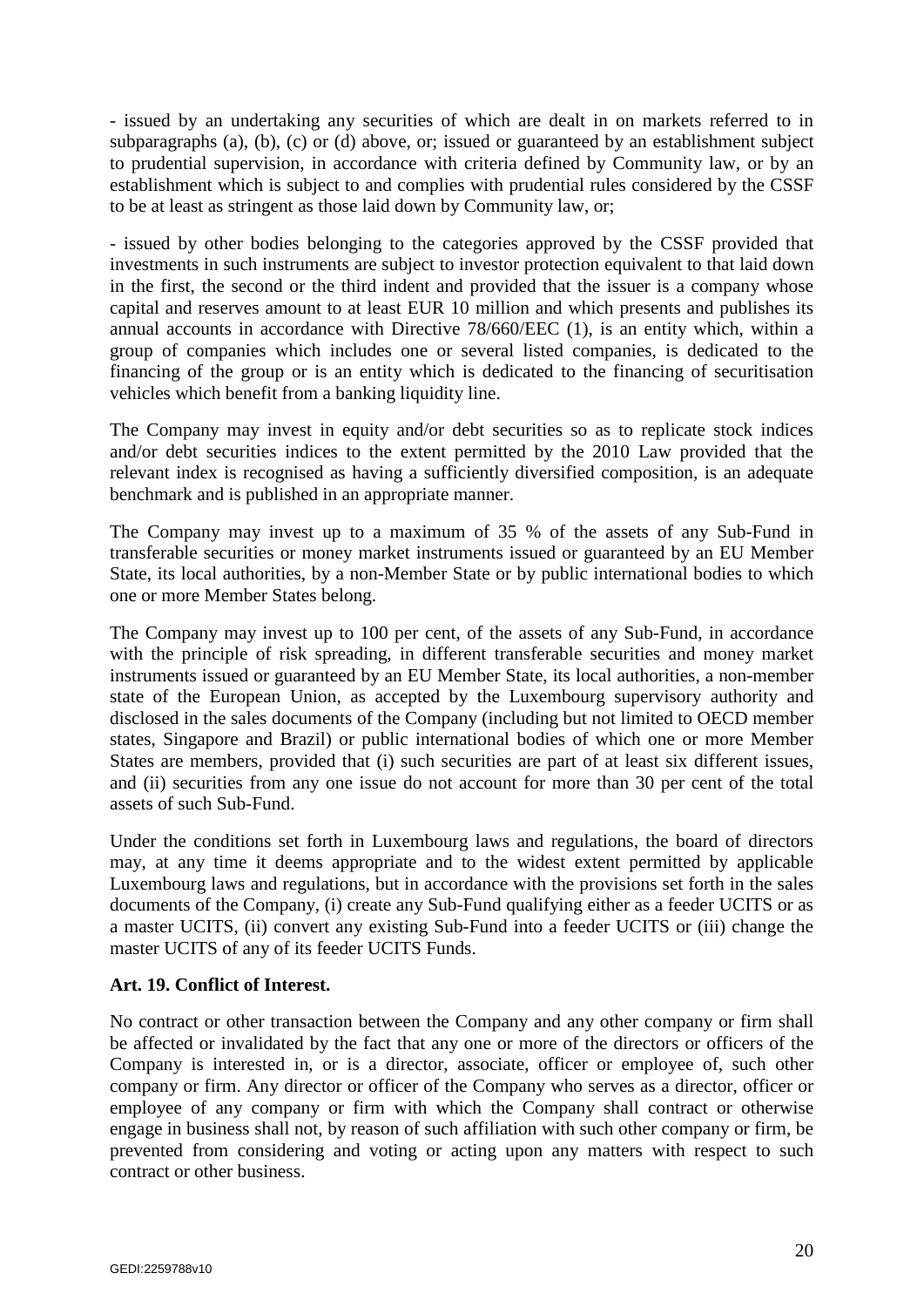In the event that any director or officer of the Company may have in any transaction of the Company an interest conflicting with the interests of the Company, such director or officer shall make known to the Board such conflicting interest and shall not consider or vote on any such transaction, and such transaction and such director's or officer's interest therein shall be reported to the next succeeding general meeting of shareholders. These rules do not apply when the Board votes on transactions which are concluded in the ordinary course of business at arm's length.

# **Art. 20. Indemnification of Directors.**

The Company may indemnify any director or officer and his heirs, executors and administrators, against expenses reasonably incurred by him in connection with any action, suit or proceeding to which he may be made a party by reason of his being or having been a director or officer of the Company or, at its request, of any other company of which the Company is a shareholder or a creditor and which he is not entitled to be indemnified, except in relation to matters as to which he shall be finally adjudged in such action, suit or proceeding to be liable for gross negligence or misconduct; in the event of a settlement, indemnification shall be provided only in connection with such matters covered by the settlement as to which the Company is advised by counsel that the person to be indemnified did not commit such a breach of duty. The foregoing right of indemnification shall not exclude other rights to which he may be entitled.

# **Art. 21. Auditors.**

The accounting data related in the annual report of the Company shall be examined by an approved statutory auditor ("réviseur d'entreprises agréé") appointed by the general meeting of shareholders and remunerated by the Company.

# **Title IV. General meetings accounting year distributions**

# **Art. 22. General Meetings of Shareholders of the Company.**

Any regularly constituted general meeting of shareholders of the Company shall represent the entire body of shareholders of the Company. Its resolutions shall be binding upon all the shareholders regardless of the class of shares held by them. It shall have the broadest powers to order, carry out or ratify acts relating to the operations of the Company.

The annual general meeting shall be held in accordance with Luxembourg law in Luxembourg at the registered office of the Company or a place specified in the notice of meeting on the third Wednesday in the month of July at 11.30 a.m. The annual general meeting may be held abroad if, in the absolute and final judgment of the Board, exceptional circumstances so require.

If permitted by and under the conditions set forth in Luxembourg laws and regulations, the annual general meeting of shareholders may be held at a date, time or place other than those set forth in the preceding paragraph, that date, time or place to be decided by the Board.

Other meetings of shareholders may be held at such places and times as may be specified in the respective notices of meeting.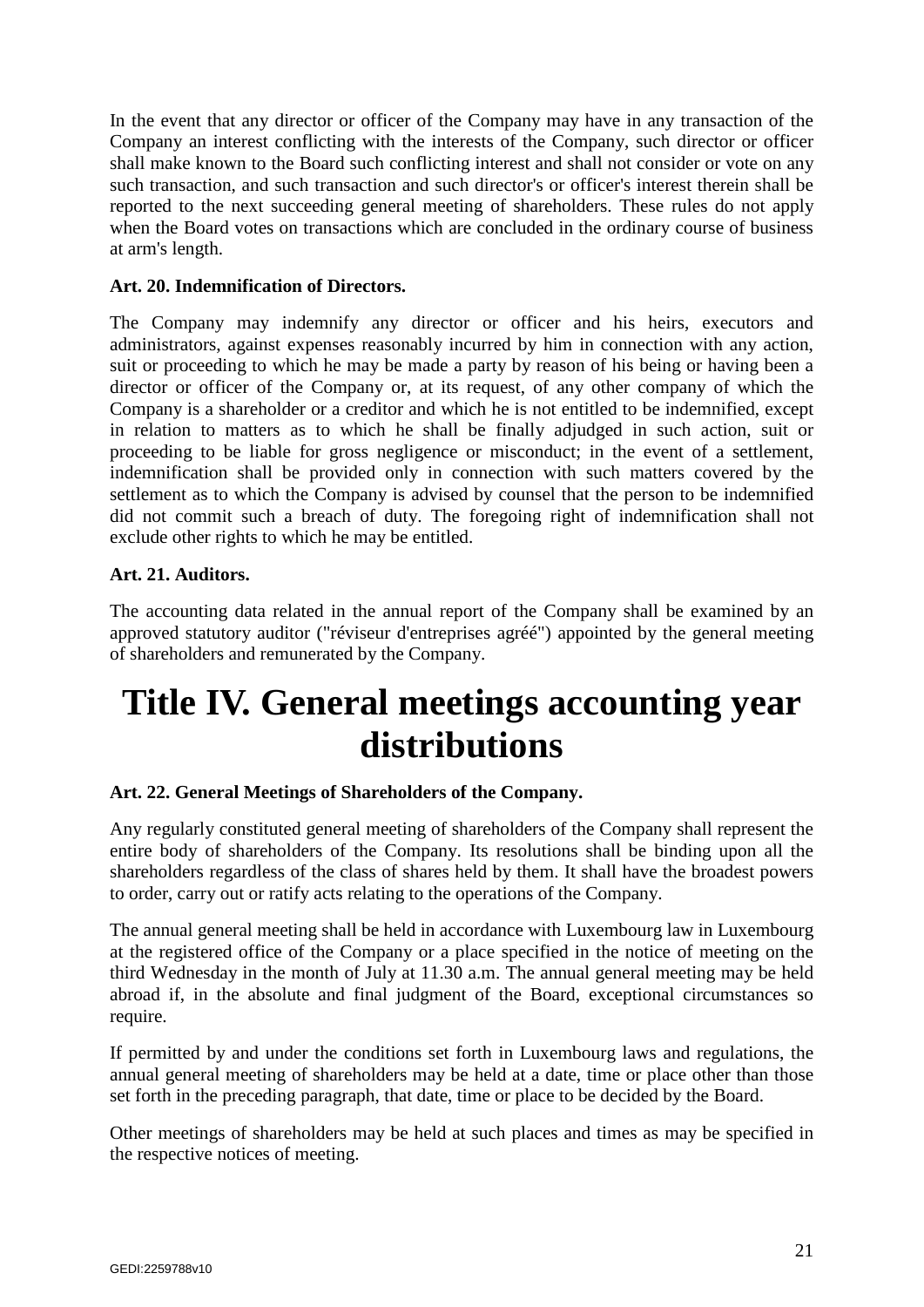Shareholders shall meet upon call by the Board pursuant to a notice setting forth the agenda sent, in accordance with applicable laws and regulations, to each registered shareholder at the shareholder's address in the register of shareholders or at such other address indicated by the relevant shareholder. The giving of such notice to registered shareholders need not be justified to the meeting. The agenda shall be prepared by the Board except in the instance where the meeting is called on the written demand of the shareholders in which instance the Board may prepare a supplementary agenda.

If all shares are in registered form and if no publications are made, notices to shareholders may be mailed by registered mail only.

If all shareholders are present or represented and consider themselves as being duly convened and informed of the agenda, the general meeting may take place without notice of meeting.

The Board may determine all other conditions that must be fulfilled by shareholders in order to attend any meeting of shareholders. The business transacted at any meeting of the shareholders shall be limited to the matters contained in the agenda (which shall include all matters required by law) and business incidental to such matters. Each share of whatever class is entitled to one vote, in compliance with Luxembourg law and these Articles

Under the conditions set forth under Luxembourg laws and regulations, the notice of any general meeting of shareholders may provide that the quorum and the majority of this general meeting shall be determined by reference to the shares issued and outstanding at a certain date and time preceding the general meeting (the "Record Date"), whereas the right of a shareholder to attend a general meeting of shareholders and to exercise the voting rights attaching to his/its/her shares shall be determined by reference to the shares held by this shareholder as at the Record Date.

A shareholder may act at any meeting of shareholders by appointing another person as his proxy, who need not to be a shareholder and who may be a director of the Company, in writing by mail or facsimile, or if allowed in the convening notice to the meeting of shareholders by electronic mail or by any other means capable of evidencing such proxy, a copy being sufficient.

Unless otherwise provided by law or herein, resolutions of the general meeting are passed by a simple majority of the votes validly cast. Votes cast shall not include votes attaching to shares represented at the meeting but in respect of which the shareholders have not taken part in the vote or have abstained or have returned a blank or invalid vote.

# **Art. 23. General Meetings of Shareholders of a Class or of Classes of Shares.**

The shareholders of the class or classes issued in respect of any Sub-Fund may hold, at any time, general meetings to decide on any matters which relate exclusively to such Sub-Fund.

In addition, the shareholders of any class of shares may hold, at any time, general meetings to decide on any matters which relate exclusively to such class.

Unless otherwise provided for by law or herein, resolutions of the general meeting of shareholders of a Sub-Fund or of a class of shares are passed by a simple majority of the votes validly cast.

Any resolution of the general meeting of shareholders of the Company, affecting the rights of the holders of shares of any class vis-a-vis the rights of the holders of shares of any other class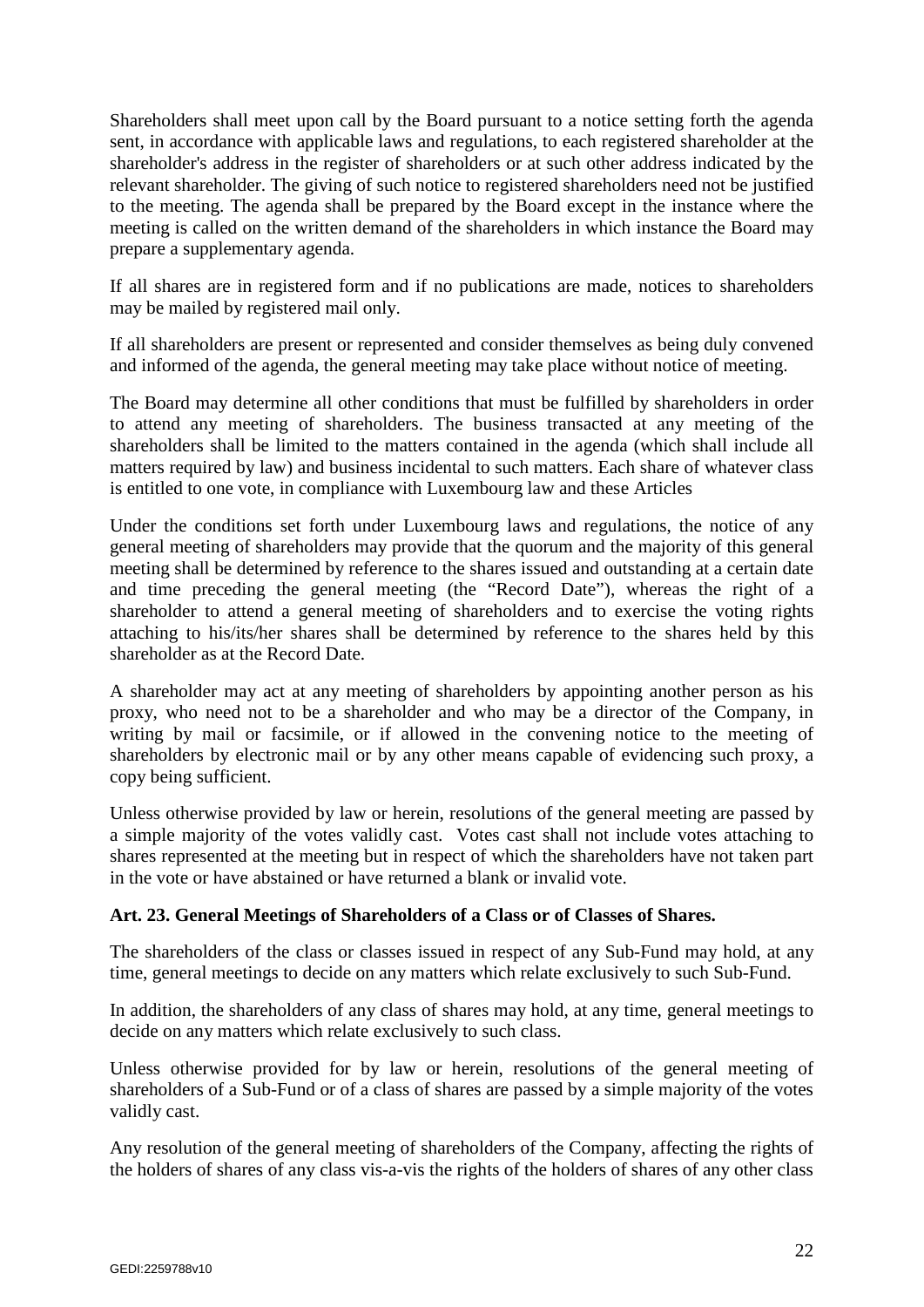or classes, shall be subject to a resolution of the general meeting of shareholders of such class or classes in compliance with the law of August 10, 1915 on commercial companies, as amended.

### **Art. 24. Termination of Sub-Funds and Share Classes. Mergers of Sub-Funds.**

### **Terminations:**

In the event that for any reason the value of the total net assets in any Sub-Fund or the value of the net assets of any class of shares within a Sub-Fund has decreased to, or has not reached, an amount determined by the Board to be the minimum level for such Sub-Fund, or such class of shares, to be operated in an economically efficient manner or in case of a substantial modification in the political, economic or monetary situation or as a matter of economic rationalization, the Board may decide to compulsorily redeem all the shares of the relevant class or classes at the net asset value per share (taking into account actual realization prices of investments and realization expenses) calculated on the Valuation Date at which such decision shall take effect. The Company shall serve a notice to the holders of the relevant class or classes of shares prior to the effective date for the compulsory redemption, which will indicate the reasons for, and the procedure of, the redemption operations: registered holders shall be notified in writing. Unless it is otherwise decided in the interests of, or to keep equal treatment between, the shareholders, the shareholders of the Sub-Fund or class of shares concerned may continue to request redemption or conversion of their shares free of charge (but taking into account actual realization prices of investments and realization expenses) prior to the date effective for the compulsory redemption.

Notwithstanding the powers conferred to the Board by the preceding paragraph, the general meeting of shareholders of any one or all classes of shares issued in any Sub-Fund may, upon proposal from the Board, redeem all the shares of the relevant class or classes and refund to the shareholders the net asset value of their shares (taking into account actual realization prices of investments and realization expenses) calculated on the Valuation Date at which such decision shall take effect. There shall be no quorum requirements for such general meeting of shareholders which shall decide by resolution taken by simple majority of the votes cast.

Assets which may not be distributed to their beneficiaries upon the implementation of the redemption will be deposited with the Caisse de Consignation on behalf of the persons entitled thereto.

All redeemed shares shall be cancelled.

# **Mergers:**

The Board may decide to allocate the assets of any Sub-Fund to those of another existing Sub-Fund within the Company (the "new Sub-Fund") and to redesignate the shares of the class or classes concerned as shares of the new Sub-Fund (following a split or consolidation, if necessary, and the payment of the amount corresponding to any fractional entitlement to shareholders). The Board may also decide to allocate the assets of any Sub-Fund to another undertaking for collective investment organized under the provisions of Part I of the 2010 Law or under the legislation of a member state of the European Union or of the European Economic Area implementing Directive 2009/65/EC or to a sub-fund within such other undertaking for collective investment.

The mergers will be undertaken within the framework of the 2010 Law.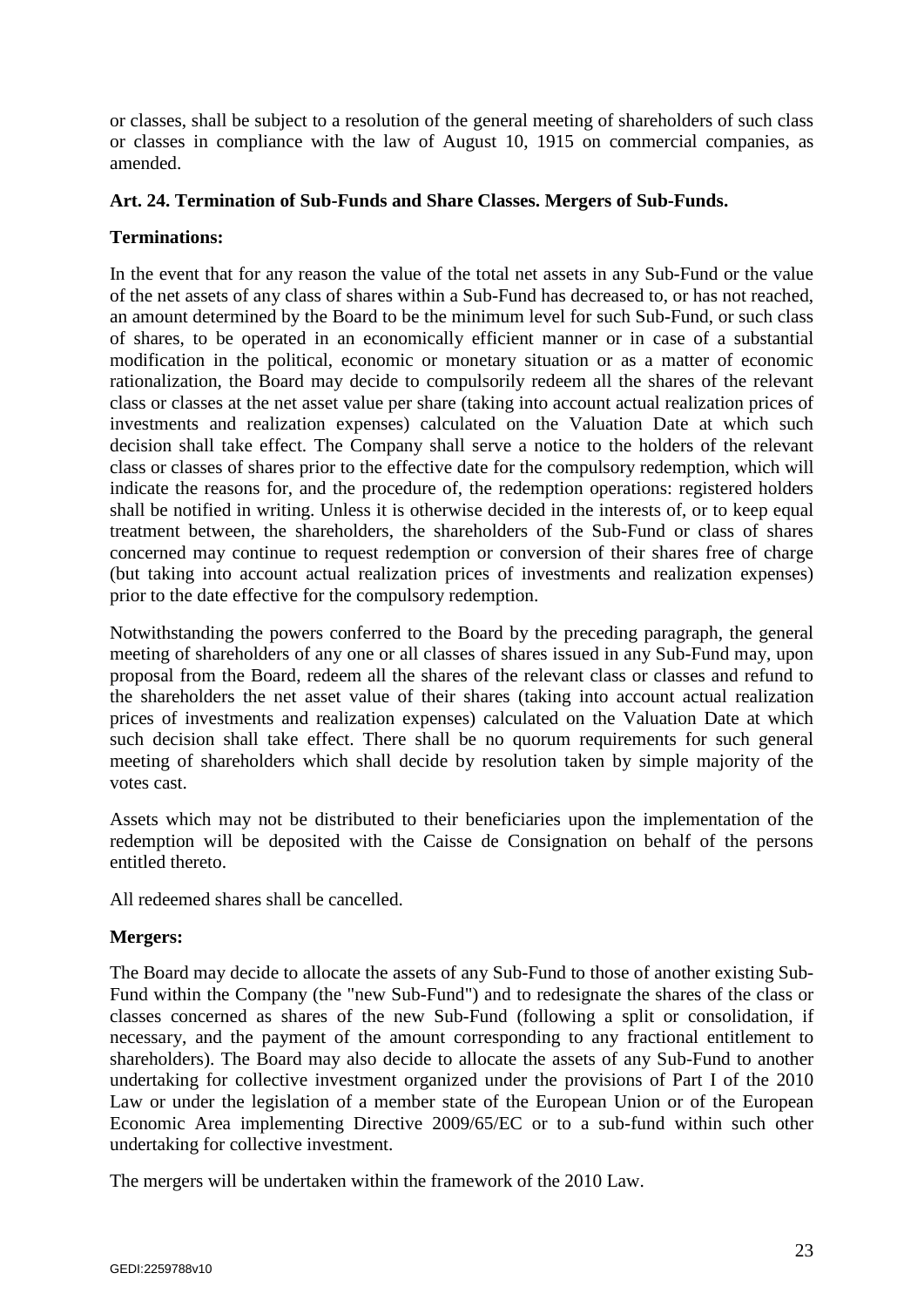Any merger shall be decided by the Board unless the Board decides to submit the decision for a merger to a meeting of shareholders of the Sub-Fund concerned. No quorum is required for such a meeting and decisions are taken by a simple majority of the votes cast. In case of a merger of a Sub-Fund where, as a result, the Company ceases to exist, the merger shall be decided by a meeting of shareholders resolving in accordance with the quorum and majority requirements for changing these Articles.

#### **Consolidation / Split of shares and classes:**

The Board may also decide to consolidate or split shares in any Share Class or split or consolidate different Share Classes within a Sub-Fund. Such decision will be published in the same manner as described in the first paragraph of this Article in accordance with applicable laws and regulations.

# **Split of Sub-Funds:**

Under the same circumstances as provided in the first paragraph of this Article, the Board may decide the reorganisation of a Sub-Fund, by means of a division into two or more Sub-Funds. Such decision will be published in accordance with applicable laws and regulations. Such publication will normally be made one month before the date on which the reorganisation becomes effective in order to enable the shareholders to request redemption of their shares, free of charge, before the operation involving division into two or more Sub-Funds becomes effective.

# **Art. 25. Accounting Year.**

The accounting year of the Company shall commence on the first of March of each year and shall terminate on the last day of February of the subsequent year.

# **Art. 26. Distributions.**

The general meeting of shareholders of the class or classes issued in respect of any Sub-Fund shall, upon proposal from the Board and within the limits provided by law, determine how the results and capital of such Sub-Fund shall be disposed of, and may from time to time declare, or authorize the Board to declare, distributions.

For any class or classes of shares entitled to distributions, the Board may decide to pay interim dividends in compliance with the conditions set forth by law.

Payments of distributions to holders of registered shares shall be made to such shareholders at their addresses in the register of shareholders.

Distributions may be paid in such currency and at such time and place that the Board shall determine from time to time.

The Board may decide to distribute stock dividends in lieu of cash dividends upon such terms and conditions as may be set forth by the Board.

Any distribution that has not been claimed within six years of its declaration shall be forfeited and revert to the Sub-Fund relating to the relevant class or classes of shares.

No interest shall be paid on a dividend declared by the Company and kept by it at the disposal of its beneficiary.